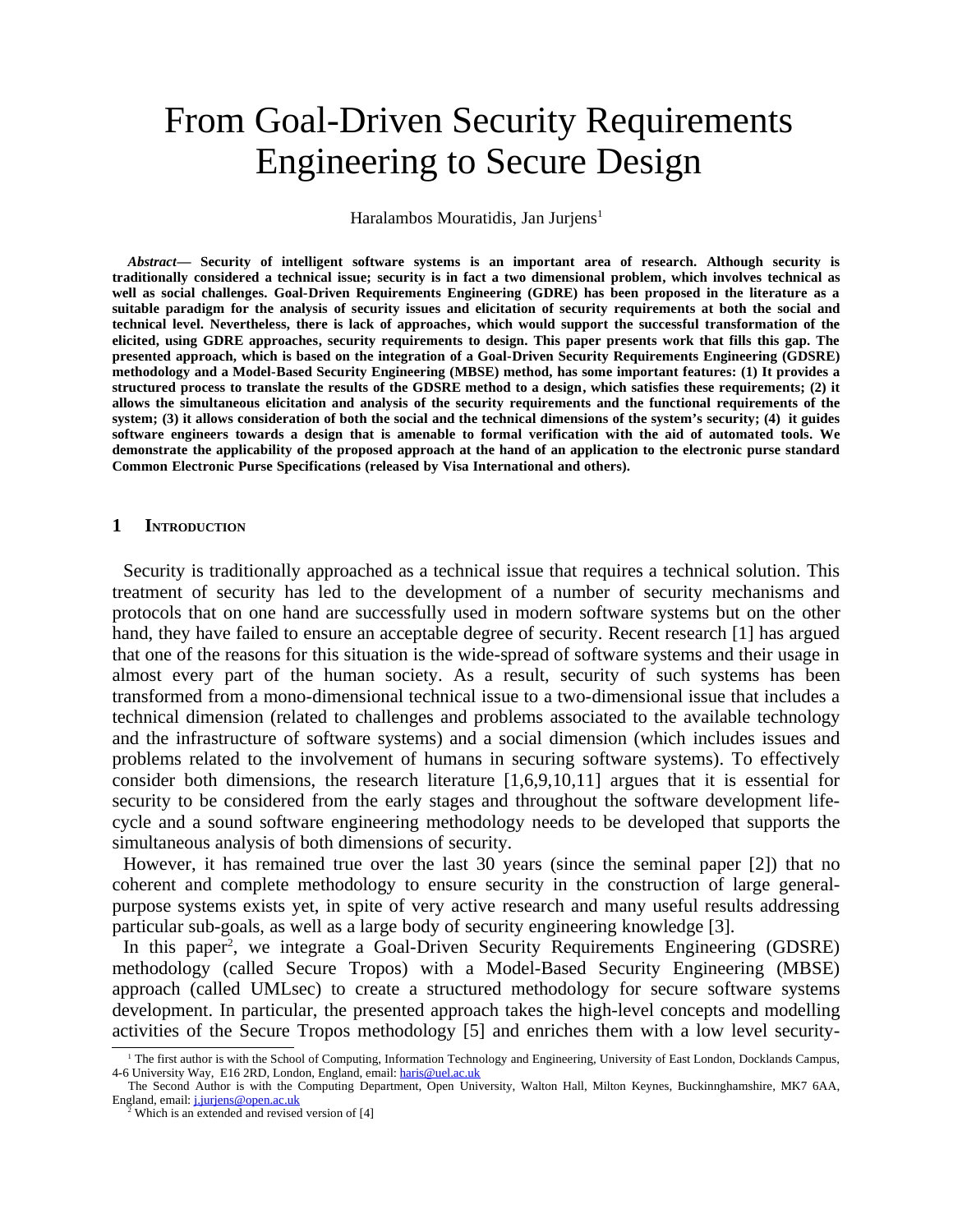engineering ontology and models derived from the UMLsec approach [6]. Moreover, an enhanced goal-driven development process is defined that considers security from the early stages of the development process. By integrating the two approaches, we manage to take advantage of the strong parts of each approach and at the same time minimize their limitations. This achieves several goals. First of all, it allows software engineers to consider both dimensions of security in a structured and well defined way. Initially, by employing a goal oriented requirements engineering analysis, the social dimension of security is considered by analysing the environment of the system-to-be and by facilitating understanding of the security needs of the stakeholders and the security issues imposed to the system by its environment. Then, the technical dimension of security is considered, by supporting the transformation of the security requirements to a design that is amenable to formal verification with the aid of automatic tools [7]. Secondly, the approach allows the definition of security requirements early in the process and in different levels and as a result it provides a security–aware environment where security and functional requirements are analysed simultaneously.

This paper is structured as follows. Section 2 provides some background information about security aware software engineering and Section 3 introduces Secure Tropos and UMLsec. Section 4 discusses the suitability of the two approaches for the integration and Section 5 presents the integration of the two approaches. Section 6 demonstrates the integrated approach at the hand of an application to the electronic purse standard Common Electronic Purse Specifications (CEPS) and Section 7 discusses related work. Finally Section 8 concludes the paper and presents directions for future work.

## **2 SECURITY-AWARE SOFTWARE ENGINEERING**

It is well known that perfect security is seldom possible to achieve and thus the goal is to provide an acceptable security level, usually by trading security requirements with other functional and non-functional requirements of the system-to-be [8]. To effectively make such trade-offs, software system developers need to have a clear understanding of both the technical issues surrounding the security of a software system as well as the social issues influencing the software system's security. In other words, it is not enough just to consider security mechanisms and protocols, but an understanding of the human factor and the environment of the software system is also required. The human factor has a significant impact on security [8] and the effectiveness of a system depends on the forces of its environment [9].

As such, it has been widely argued in the literature that in order to obtain such understanding, software engineers need to consider security as part of the software system's development process. Devanbu and Stubblebine [10] argued that "security concerns should inform every phase of software development, from requirements engineering to design, implementation, testing and deployment". In addition, Mouratidis [5] indicated that "From the viewpoint of the traditional security paradigm, it should be possible to eliminate some [security related] problems through better integration of security and software engineering". Such arguments are consistent with previous research outputs that indicated that security mechanisms cannot be "blindly" inserted into a security-critical system, but the overall system development must take security aspects into account in a coherent way [2].

A large number of researchers [1,11,12,13,14] also argue for the need not only to consider security as part of the development process but in fact to consider it as early as possible. There is general agreement that integration starting from the earliest stages is essential. It is well known that mistakes early in the software process can have far reaching consequences in subsequent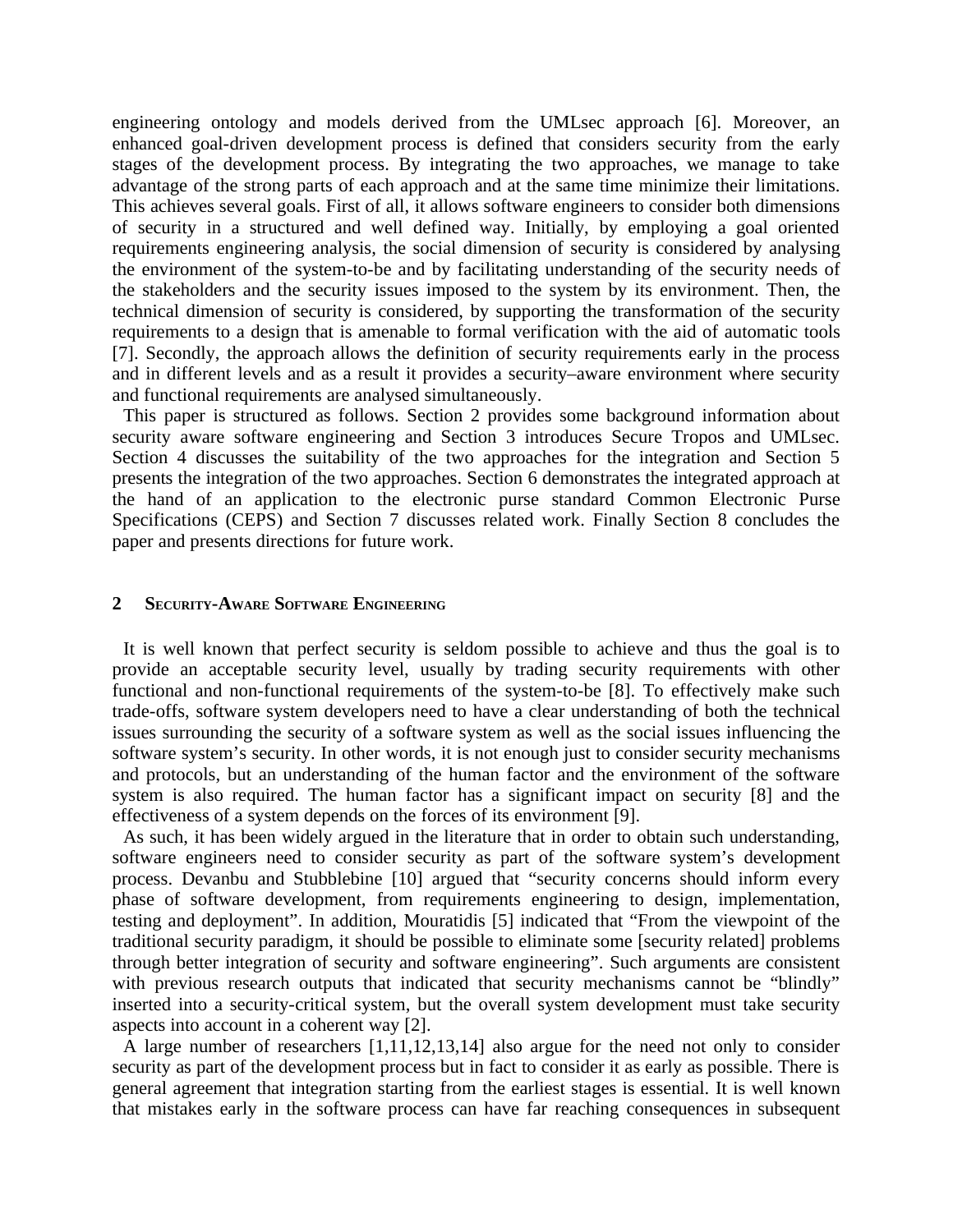stages that are difficult and costly to remedy.

However, this is far from what happens in current practice, where in some cases security requirements are not elicited and reasoned by the software developers and the design does not provide a security infrastructure according to the needed security requirements. In contrast, security requirements are mostly copied from a generic set of security requirements and specific system security design is replaced by a set of standard security mechanisms which are introduced in the system. This is problematic, since very little consideration is given on the implications of inserting such mechanisms into the system's architecture. As a result, security may conflict with the system's requirements, which most of the times translate into security vulnerabilities [3,15]. In other cases where security requirements are considered, they are often developed independently of the rest of the requirements engineering activity and hence are not integrated into the mainstream of the requirements activities. As a result, security requirements that are specific to the system and that provide for protection of essential services and assets are often neglected [16].

In this paper, we present a methodology based on a goal-driven requirements engineering process. In particular, our work provides support to:

- 1. elicit security requirements, based on a goal-driven security requirements analysis;
- 2. develop a design, based on the identified security requirements;
- 3. validate the security properties of the design according to the security requirements of the system.

To achieve the above, we employ the Secure Tropos and the UMLsec approaches. The next section provides an overview of these two approaches.

**3 SECURE TROPOS AND UMLSEC**

# **3.1 Secure Tropos: A Goal-Driven Security Requirements Engineering Methodology**

Secure Tropos [5,17] is a security-oriented extension of the widely known requirements engineering methodology Tropos. The Tropos (and as a result the Secure Tropos) methodology is mainly based on four phases [18]:

- *Early Requirements Analysis*, aimed at defining and understanding a problem by studying its existing organizational setting;
- *Late Requirements Analysis*, conceived to define and describe the system-to-be, in the context of its operational environment;
- *Architectural Design*, that deals with the definition of the system global architecture in terms of subsystems; and the
- *Detailed Design* phase, aimed at specifying each architectural component in further detail, in terms of inputs, outputs, control and other relevant information.

The main differences of Secure Tropos in relation to other security oriented approaches are:

- 1. social issues of security are analysed during the early requirements stage;
- 2. security is considered simultaneously with the other requirements of the system-to-be;
- 3. the methodology supports not only requirements stages but also design stages.

Secure Tropos introduces a number of security related concepts to the Tropos methodology. A *security constraint* is defined as a restriction related to security issues, such as privacy, integrity, and availability, which can influence the analysis and design of the information system under development by restricting some alternative design solutions, by conflicting with some of the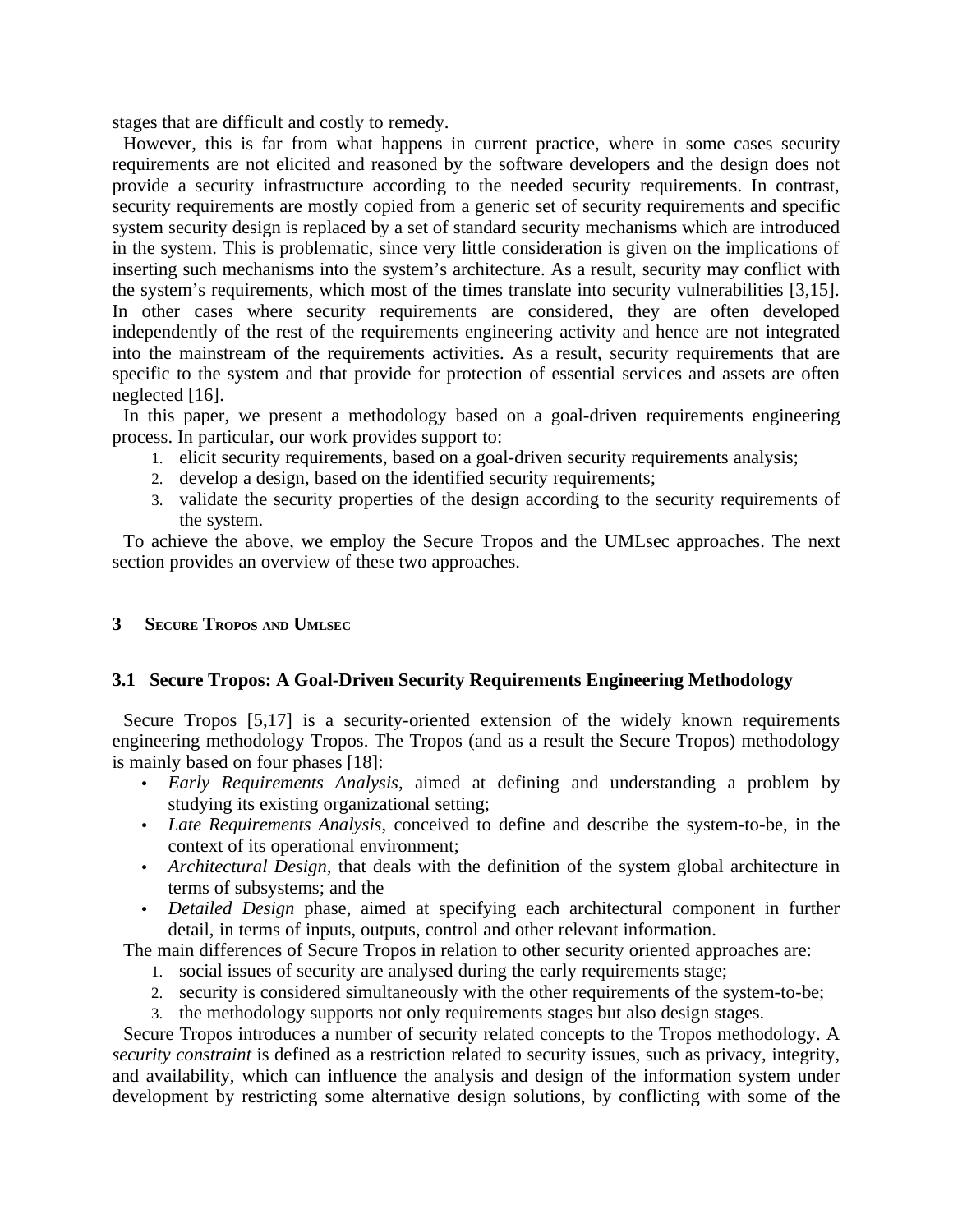requirements of the system, or by refining some of the system's objectives [5]. Graphically, a security constraint is depicted as a hexagon and it is positioned in the side of the actor who has to satisfy it (see for instance [Figure 6\)](#page-13-0). Additionally, Secure Tropos defines secure dependencies*. A secure dependency* introduces security constraint(s) that must be fulfilled for the dependency to be satisfied [5]. Secure Tropos uses the term secure entity to describe any goals and tasks related to the security of the system. A *secure goal* represents the strategic interests of an actor with respect to security. Secure goals are mainly introduced in order to achieve possible security constraints that are imposed to an actor or exist in the system. However, a secure goal does not particularly define how the security constraints can be achieved, since alternatives can be considered. The precise definition of how the secure goal can be achieved is given by a secure task. A *secure task* is defined as a task that represents a particular way for satisfying a secure goal.

The security oriented process of Secure Tropos is mainly divided into four sub-activities: (1) The identification of security requirements of an information system, in which the security needs of the stakeholders and the system are analysed in terms of security constraints imposed to the system and the stakeholders, and secure goals and entities are identified that guarantee the satisfaction of the security constraints; (2) the selection amongst alternative architectural styles for the system-to-be according to the identified security requirements, which allows developers to reason about alternative design solutions according to the security requirements of a system; (3) the development of a design that satisfies the security requirements of the system, which allows developers to employ a security pattern language to satisfy the security requirements of the system; (4) the attack testing of the system under development, which allows developers to test how the system under development copes with any possible attacks.

A detailed description of Secure Tropos concepts and process can be found in [5].

## **3.2 Model-based Security Engineering using UMLsec**

In Model-based Security Engineering [6,19,20], recurring security requirements (such as secrecy, integrity, authenticity and others) and security assumptions on the system environment, can be specified either within a UML specification, or within the source code (Java or C) as annotations.

One can use MBSE within model-based development (see [Figure 1](#page-4-0) ). Here one first constructs a model of the system. Then, the implementation is derived from the model: either automatically using code generation, or manually, in which case one can generate test sequences from the model to establish conformance of the code regarding the model. The goal is to increase the quality of the software while keeping the implementation cost and the time-to-market bounded.

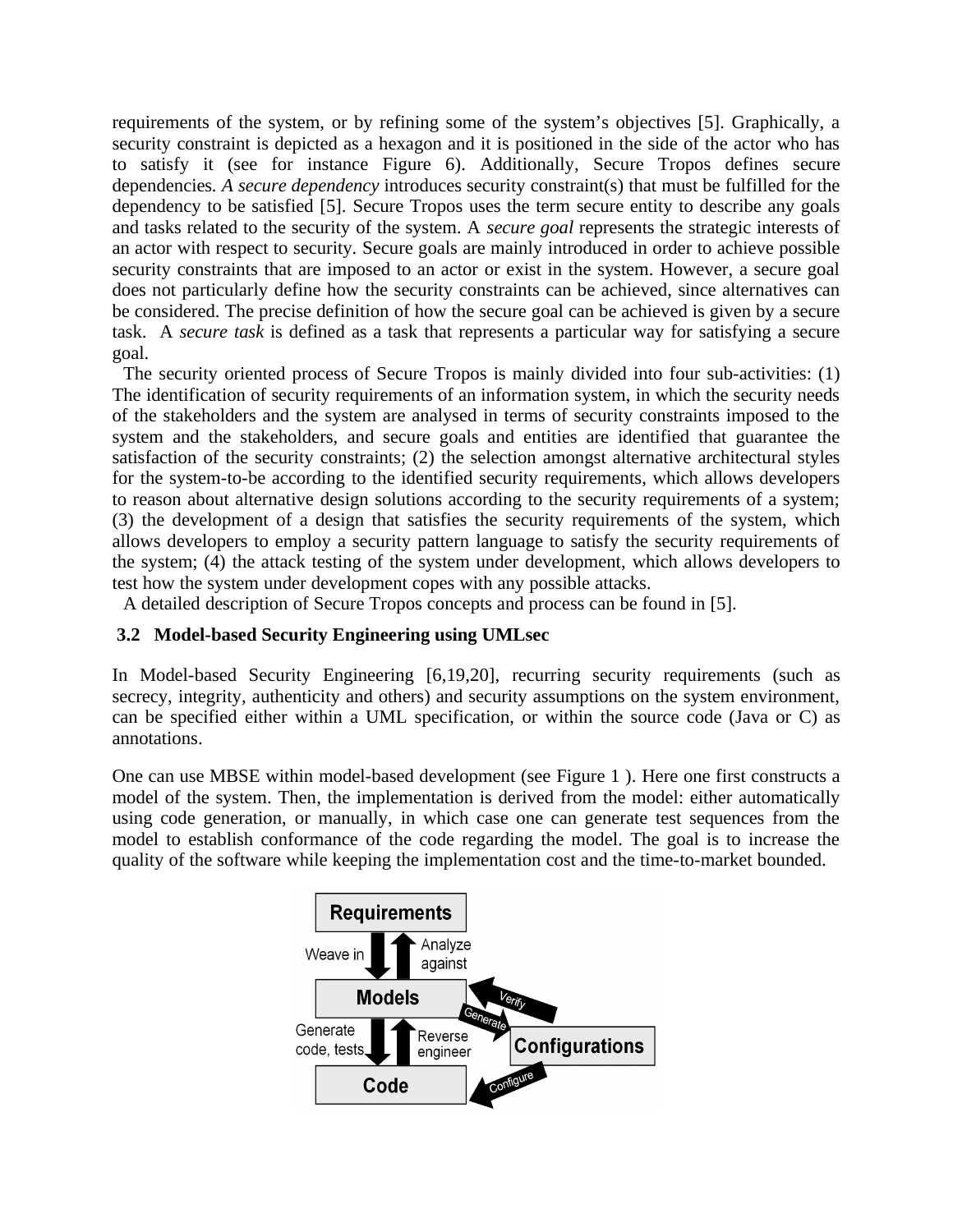#### <span id="page-4-0"></span>**Figure 1: Model Based Security Engineering**

In UMLsec, recurring security requirements, such as secrecy, integrity, and authenticity are offered as specification elements by the UMLsec extension. These properties and its associated semantics are used to evaluate UML diagrams of various kinds and indicate possible security vulnerabilities. One can thus verify that the desired security requirements, if fulfilled, enforce a given security policy. One can also ensure that the requirements are actually met by the given UML specification of the system. UMLsec encapsulates knowledge on prudent security engineering and thereby makes it available to developers who may not be experts in security. The extension is given in form of a UML profile using the standard UML extension mechanisms. *Stereotypes* are used together with *tags* to formulate security requirements and assumptions on the system environment. *Constraints* give criteria that determine whether the requirements are met by the system design, by referring to a precise semantics mentioned below.

The tags defined in UMLsec represent a set of desired properties. For instance, "freshness" of a value means that an attacker can not guess what its value was. Moreover, to represent a profile of rules that formalise the security requirements, the following are some of the stereotypes that are used: «critical», «high», «integrity», «internet», «encrypted», «LAN», «secrecy», and «secure links». If relevant, their profile also contains the possible attackers associated to them as shown in Table 1.

| Stereotype | Threats default()      | Threats insider()      |
|------------|------------------------|------------------------|
| Internet   | {delete, read, insert} | {delete, read, insert} |
| Encrypted  | {delete}               | {delete, read, insert} |
| LAN        | Ø                      | {delete, read, insert} |

**Table 1:** *Attackers and threats per stereotype in the UMLsec*

The definition of the stereotypes allows for model checking and tool support. As an example consider «secure links». This stereotype is used to ensure that security requirements on the communication are met by the physical layer. More precisely, when attached to a UML subsystem, the constraint enforces that for each dependency d with stereotype *s*∈({<< secrecy >>, << integrity >>, << high >>}) between subsystems or objects on different nodes, according to each of the above stereotypes, there shall be no possibilities of an attacker reading, or having any kind of access to the communication, respectively. A detailed explanation of the tags and stereotypes defined in UMLsec can be found in [6].

## **4 INTEGRATION SUITABILITY OF SECURE TROPOS AND UMLSEC**

There are various reasons for selecting secure Tropos and UMLsec from the large number of different existing methodologies and modelling languages. Secure Tropos considers the social dimension of security as well as the high-level technical dimension of it. Firstly, an analysis regarding social aspects of security takes place in which the security requirements of the stakeholders, users and the environment of the system are analysed, with the aid of goal analysis techniques, and identified. Then, the methodology continues with a more technical dimension by considering the system and identifying its secure requirements, and allowing developers to identify the architecture of their systems with respect to the identified requirements. On the other hand, UMLsec covers also the later stages of the development, such as the detailed design stage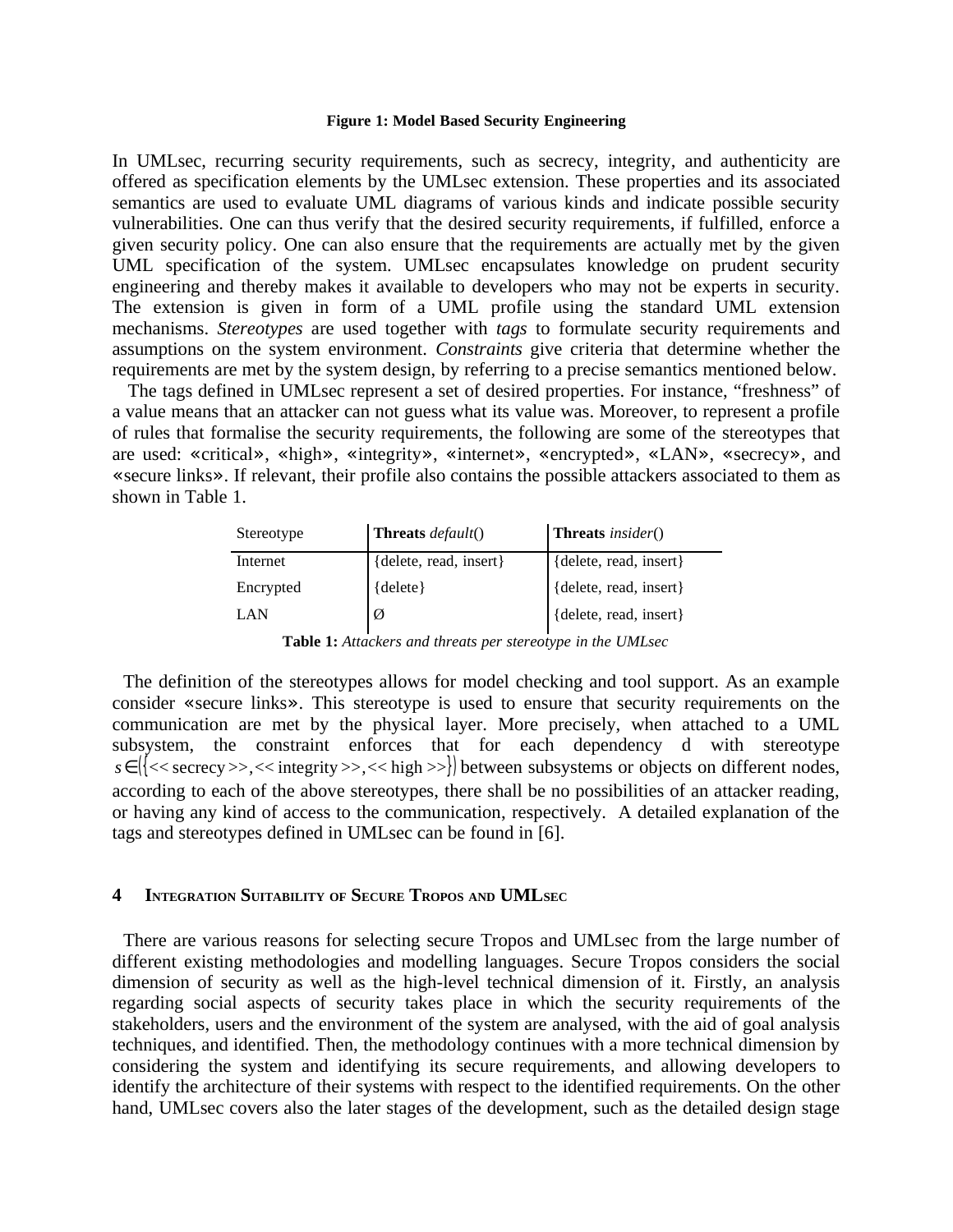(detailed definition of security components), the implementation stage (model-based testing and code verification against UMLsec specification) and the deployment phase (through analysis of user configurations against UMLsec models).

We have identified the relative strengths of these two approaches, which indicate what makes each of these approaches suitable for our purpose, as well as combinational strengths, which indicate why these two approaches are suitable for integration. *Individually*, Secure Tropos considers security issues throughout the development stage, from the early requirements analysis down to implementation. Moreover, it allows developers not only to identify security issues but also to reason about them, and it provides a security pattern language to assist developers without much security knowledge to specify the architecture of the system according to its security requirements. On the other hand, UMLsec encapsulates established rules of prudent security engineering in the context of widely known notations, and thus makes them available to developers without extensive training in security. In addition, UMLsec supports automated verification of design models against security properties. *Combinational*, both of the approaches are extensions of well-known approaches (Tropos and especially UML) and this makes the approach easily accessible to a large number of researchers and practitioners. Also, the strength of Secure Tropos (requirements analysis) is complementary to the strengths of UMLsec (security design analysis) and vice versa, therefore providing a complete solution. In addition, the use of UML models during the design stage of the Tropos methodology makes the integration of Secure Tropos and UMLsec more natural.

However, and despite the above advantages the two approaches demonstrate some limitations. The existing Secure Tropos language is mainly focused on the early and late requirements stages and fails to provide constructs and notation to define in detail the security components of the system. In particular, for the *Detailed Designed* stage the methodology is mainly based on UML diagrams with minor extensions to indicate some security issues [5]. These models are limited with respect to the security specification of each component of the system. On the other hand, the UMLsec approach does not consider the social dimension, since the only analysis that it offers at the early stages of the development (stages at which the social issues are introduced) is use case diagrams, which do not consider the social security requirements of the system's stakeholders. Moreover, it provides constructs mainly for the definition and validation of the security components of a system. Therefore, the UMLsec approach lacks a process to identify the security requirements of the system. We believe that integrating these two approaches will lead us to a complementary approach for secure software systems development. In fact, the integration of UMLsec to the secure Tropos methodology provides a framework of particular strength throughout all the development stages as shown in [Figure 2](#page-6-0) .

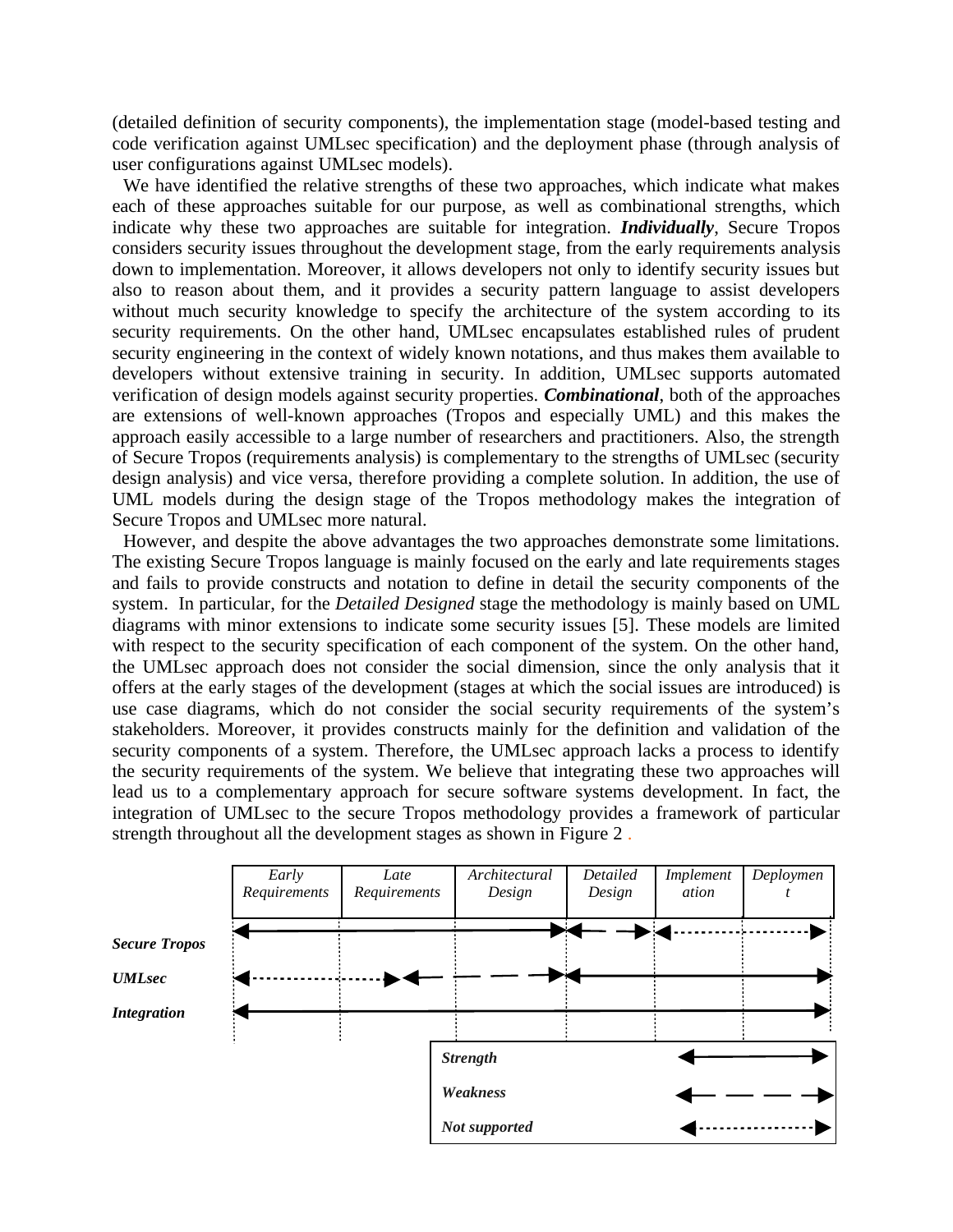## <span id="page-6-0"></span>**5 INTEGRATION THROUGH TRANSLATION**

In this project we integrate the two approaches using functional integration [21]. In this type of integration given models of each approach stay intact and guidelines to translate the models from one approach to another and indicate the inputs and the outputs of these models are defined. In translating between Secure Tropos and UMLsec two main challenges must be addressed: firstly, how to define a uniform and easy to follow development process building on the strengths of the two approaches and minimizing their weaknesses and secondly, how to represent the concepts and models of Secure Tropos to the concepts and models of UMLsec.

To overcome the first challenge we have defined a new goal-driven security-aware process that is based on the Secure Tropos process but it enhances it by adding support for the development of the UMLsec models. To overcome the second challenge we have developed a well defined set of mapping guidelines and steps to assist developers in moving from the Secure Tropos models to the UMLsec models.

## **5.1 The Security-Aware Process**

The new security aware process includes four main stages<sup>[3](#page-6-1)</sup>:

- *Security Analysis of System Environment*,
- *Security Analysis of System*,
- *Secure System Design*, and
- *Secure Components Definition*.

In each of these stages, a number of activities have been identified and each of the activities results in a number of different analysis and/or design models as shown in [Figure 3.](#page-7-0) Although for reasons of simplicity we describe the stages in a sequential order, it is worth pointing out that we expect developers to follow an iterative approach.

## *5.1.1 Security Analysis of System Environment*

The main aim of this stage is to understand the social dimension of security by considering the social issues, of the system environment, which might affect its security. In doing so, the environment in which the system will be operational is analysed with respect to security. In particular, in line with the Secure Tropos methodology, the stakeholders of the system along with their strategic goals are analysed in terms of actors (*Stakeholders Analysis Activity*) who have strategic goals and dependencies for achieving some of those goals. Goal analysis techniques [18] such as means-end analysis and decomposition are widely used during this activity. Then the security needs of those actors are analysed (*Security Constraints Analysis Activity*) in terms of security-related constraints that are imposed to those actors. Moreover, security goals and entities are identified (*Secure Entities Analysis Activity*), for each of the participating actors, to satisfy the imposed security constraints. In particular, developers examine the security constraints imposed on individual actors, and documented in the security-enhanced goal diagram, and identify any related secure goals that assist in satisfying those security

<span id="page-6-1"></span><sup>&</sup>lt;sup>3</sup> In this paper we focus on the integration of the two approaches. As such, we do not cover the deployment and implementation stages of the development process for which our integration does not provide anything new, i.e. these two stages receive inputs in UMLsec concepts from the secure components definition stage.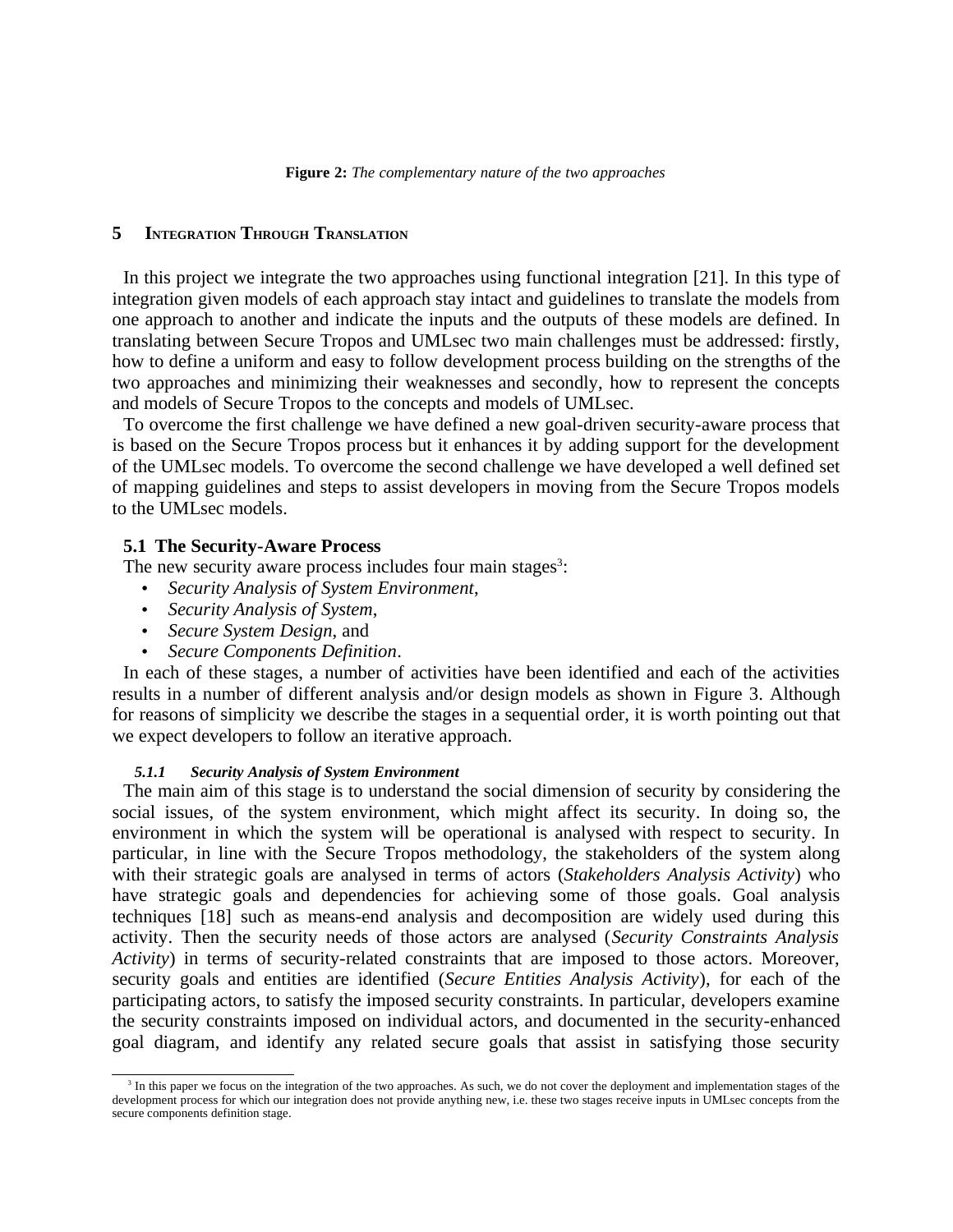constraints. The process of identifying secure goals is similar to the process used in goaloriented approaches and involves techniques such as means-end analysis [5.1.4.](#page-23-0) However, such techniques are combined with a number of security-related techniques such as attack trees [5.1.4](#page-24-0) and security reference diagrams [5.1.4.](#page-22-0) The Secure Goal Introduction [5.1.4](#page-22-1) analysis enables developers to refine the goals of an actor to allow the satisfaction of a security constraint. In some cases it is necessary to decompose security constraints into more detailed security constraints. In doing so, the AND decomposition technique is employed. The decomposed constraint is called the "root" constraint, and its satisfaction is implied if and only if all the security sub-constraints are satisfied. Identified secure goals are documented in a securityenhanced goal diagram. The above analysis activities are modelled in terms of different diagrammatic notations as shown in [Figure 3](#page-7-0) . With respect to security, a security-enhanced actor diagram is used to analyse the actors of the environment of the system along with their secure dependencies and security constraints. On the other hand, a security-enhanced goal diagram allows a deeper understanding of how the actors, modelled in the security-enhanced actor diagram, reason about goals to be fulfilled, plans to be performed and availability of resources [5.1.4.](#page-22-0) The security-enhanced goal diagram complements the security-enhanced actor diagram with the reasoning that each actor requires about its internal security goals, secure plans and secure resources. In other words, the security-enhanced goal diagram presents a more focus analysis on each one of the actors identified during the security-enhanced actor diagram.



<span id="page-7-0"></span>**Figure 3:** The stages of the process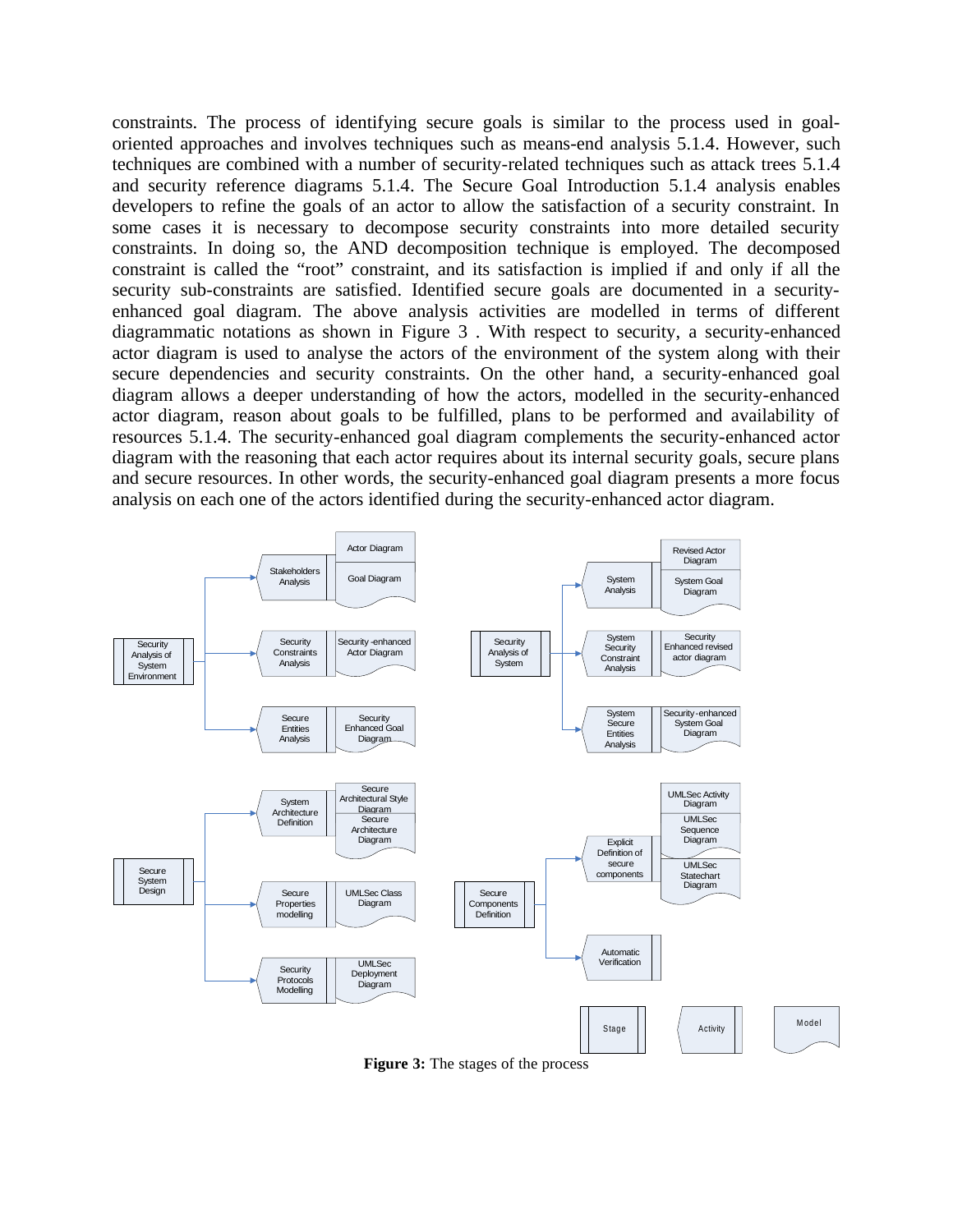## *5.1.2 Security Analysis of System*

The main aim of this stage is to understand the technical dimension of security. For this stage, activities similar to the previous stage are employed but now the focus is on the system rather than its environment. In particular, the security requirements of the system are identified taking into account the security needs of the stakeholders as well as their security constraints. The output of this stage is the definition of the system's security requirements together with a set of security constraints, along with the system's security goals and entities that allow the satisfaction of the security requirements of the system.

## *5.1.3 Secure System Design*

The main aim of this stage is to define the architecture of the system with respect to its security requirements. To achieve this, a combination of Secure Tropos and UMLsec models are employed. Actor, Goal and secure architectural style models of Secure Tropos together with a set of security patterns [5] are used to determine the general architecture and the components of the system, whereas UMLsec Class and Deployment diagrams are used to model the security properties of the data structures and architecture. It is at this stage of the development process that the translation from the Secure Tropos to UMLsec models takes place according to the guidelines and steps defined below. It is also worth mentioning that the functionality of the SecTro tool, which supports the development of the Secure Tropos models, to automatically derive XML code from the corresponding Secure Tropos models together with the functionality of the UMLSec tool to accept XML input, enables us to speed up the process of translating the Secure Tropos models to UMLSec models.

## *5.1.4 Secure Components Definition*

During this stage UMLsec is used to specify in detail the components of the system identified in the previous stage. To achieve this, UMLsec activity diagrams are used to define explicitly the security of the components and UMLsec sequence diagrams are used to model the secure interactions of the system's components (for example, to determine if cryptographic session keys exchanged in a key exchange protocol remain confidential in view of possible adversaries). UMLsec statechart diagrams are used to specify the security issues on the resulting sequences of states and the interaction with the component's environment. Moreover, the constraints associated with UMLsec stereotypes are checked mechanically, based on an XMI representation of the UML models and using sophisticated analysis engines such as model-checkers and automated theorem provers. The results of the analysis are given back to the developer, together with a modified model, where the weaknesses that were found are highlighted.

## **5.2 Translation Guidelines and Steps**

Our work towards the solution of the second challenge involved the definition of a set of translation guidelines to map the Secure Tropos analysis and early design models to UMLsec models. The following guidelines and steps were identified towards this direction.

**Guideline 1:** Translation of the Secure Tropos analysis models to UMLsec class diagrams

**Step 1. Actor mapping to UMLsec classes**: To map Secure Tropos actors to UMLsec models, the following translation rules are followed:

- Every actor on the Secure Tropos security enhanced actor diagram is mapped as a class on the corresponding UMLsec class diagram.
- In case of sub-actors (described in the corresponding security-enhanced goal diagrams), these are mapped into the UMLsec class diagram as an inheritance relationship pointing from the sub-actor class to the main actor class.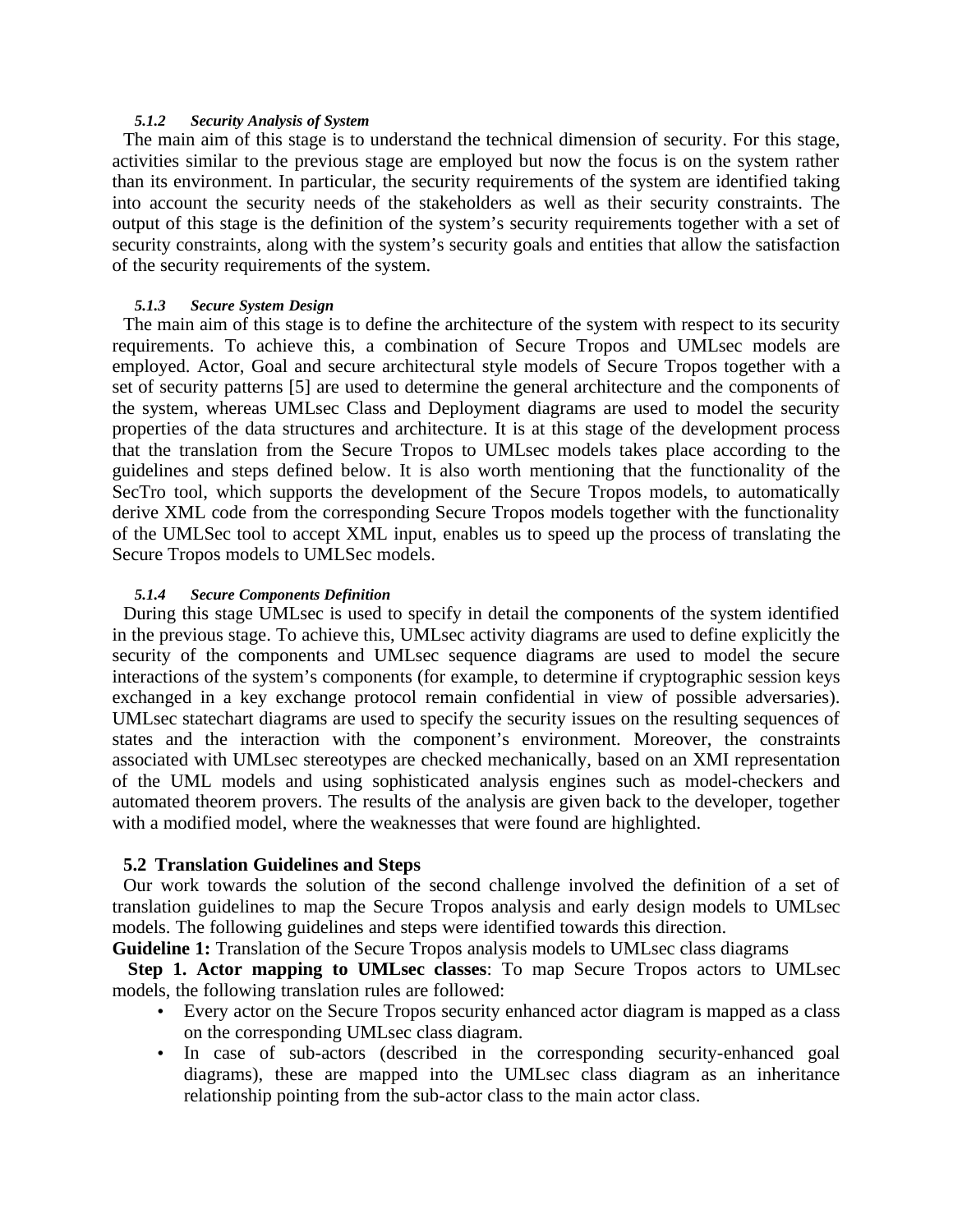Consider for instance an example where a security-enhanced actor diagram defines a set of actors (along with the appropriate relationships) such as *Lecturer*, *Administrator*, *Student*, *Registration System*, *Student Records System* and so on. For each one of these actors a securityenhanced goal diagram is constructed to represent the internal functionalities (goals, tasks, security constraints etc) of these actors. Consider for example the *Student Records System*, its security-enhanced goal diagram will represent its functionalities and any sub-actors used to satisfy some of these functionalities. Examples of such sub-actors are *Qualifications Analysis* actor –which has functionalities to analyse the qualifications of a student- and *Module Confirmation* actor – which has functionalities to confirm the modules a student needs to attend according to their selected programme. Following the above mapping the *Student Records System* will be represented as a class in the UMLsec class model and the *Qualifications Analysis* and *Module Confirmation* actors will be represented as sub-classes.

**Step 2. Map actor capabilities to UMLsec classes:** To map actor capabilities on the corresponding UMLsec classes, the following translation rule is followed:

• Each capability of every actor defined in the Secure Tropos models, i.e. the security enhanced actor and security-enhanced goal diagrams, is mapped as an operation on the corresponding UMLsec class.

For instance, in the example above the capabilities identified for the *Records System*, the *Qualifications Analysis* and *Module Confirmation* actors will be mapped as operations to the corresponding classes of these actors to the UMLsec model.

**Step 3. Map actor resources to UMLsec classes:** To map actor resources to corresponding UMLsec classes, the following translation rule is followed:

• Each resource allocated or used by every actor defined in the Secure Tropos models is mapped as an attribute on the corresponding UMLsec class diagram.

It is worth stating that in some cases this is not a 1-to-1 mapping, meaning that a UMLsec class will not have exact the same number of attributes as the Secure Tropos model counterpart. The reason for this is that Secure Tropos models are mainly analysis models, whereas the UMLsec model is a design model. Therefore, it is up to the developers to identify additional attributes according to the identified operations, by following the same process followed when identifying attributes for a class on any UMLsec class diagram. For instance, in the above example the *Qualifications Analysis* actor will require access to resources such as students' qualifications and the universitity's acceptable qualifications information. These two, amongst others, represent resources for the actor as modelled in the security-enhanced goal diagram. These will be translated to attributes in the UMLsec diagram.

**Step 4. Map actor dependencies to associations:** The following translation rule is followed:

• Every dependency, between two actors, defined in the secure Tropos models is mapped into one association between the corresponding UMLsec classes.

It is worth stating however, that in some cases developers will identify one association for a number of dependencies. This is due to the fact that Secure Tropos models hold analysis information whereas UMLsec models hold design information. Looking at the above example, the security-enhanced actor diagram might represent a dependency between the *Records System* and the *Qualifications Analysis* actors. This is the case, since the *Records System* actor depends on the *Qualifications Analysis* actor to provide information about a student's qualifications before the student is allowed to register. Such dependency is modelled as an association in the UMLsec model.

**Step 5. Map critical actors to UMLsec classes.** As described in previous sections, in secure Tropos diagrams a secure dependency is defined between two actors and it indicates that one actor needs to satisfy a security constraint for the dependency to be valid. Therefore, by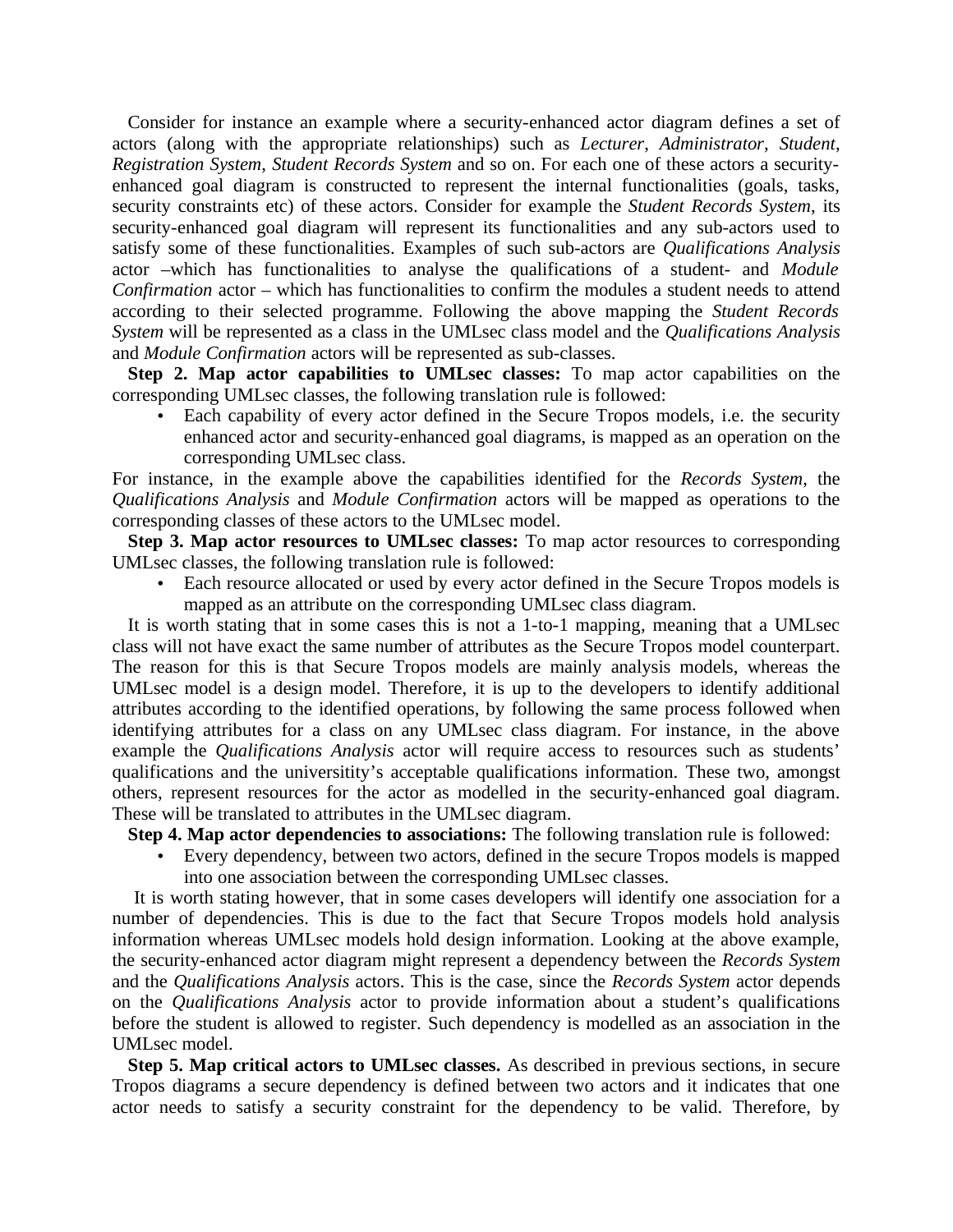analysing each secure dependency we can identify the critical actors of the system (the ones that need to satisfy security constraints). In Secure Tropos, the type of a secure dependency indicates whether an actor is critical for the security of the system or not. Actors are considered critical when a security constraint is imposed to them. To map critical actors from Secure Tropos to UMLsec, the following translation rules are followed:

- Every actor, in a secure Tropos model, that is imposed a security constraint as part of a secure dependency is considered critical.
- For every identified critical actor, the UMLsec class, corresponding to that actor, is assigned the <critical>> stereotype.

Looking at the above example, if a secure dependency exists between the *Records System* and the *Qualifications Analysis* actors with a security constraint imposed to the *Qualifications Analysis* actor, then that actor will be modelled as  $\le$ critical>> in the UMLsec model.

**Guideline 2:** Translate the Secure Tropos analysis model to UMLsec deployment diagram

**Step 1. Map actors to UMLsec nodes and components:** Secure Tropos recognises two types of actors, internal and external. An internal actor represents a core actor of the system, while an external actor represents an actor that interacts with the system. Therefore, the following translation rules are followed:

- Every external actor defined in the Secure Tropos analysis is modelled as a "user" node in UMLsec.
- Every internal actor defined in the secure Tropos analysis models is modelled as a "system" node in UMLsec.

At least one "user" and one "system" nodes need to be defined. Going back to the above example, a *Student* actor represents an external actor of the system (interacts with the system) while the *Records System* represents an internal actor of the system.

**Step 2. Map Dependencies to modes of Communication.** The following translation rule is followed:

• For every dependency defined in the secure Tropos models, a mode of communication is modelled in the corresponding UMLsec model.

To denote the appropriate mode of communication, UMLsec stereotypes are used, such as those described in section 3. In the above example, if the communication between the *Student* actor and the *Records System* actor takes place over the Internet, then the communication mode between the user node "Student" and the system node "Records System" should be denoted using the <<Internet>> UMLsec stereotype.

## **Step 3. Map Secure Tropos security constraints to UMLsec security stereotypes:**

• For every security constraint identified in the secure Tropos models, at least one UMLsec security stereotype should be modelled in the corresponding UMLsec model.

It should be noted that the mapping is not one-to-one, meaning that more than one stereotypes will, usually, result from one security constraint. Using the above example, assuming a security constraint is imposed to the Records System actor to only allow access to authorised student actors, a security stereotype must be used to denote that security constraints in the UMLsec model.

## 5.3 **Semi-Automatic Support**

The proposed methodology is supported in a semi-automatic way by a set of tools. In particular, the secTro tool is employed to support developers during the security analysis of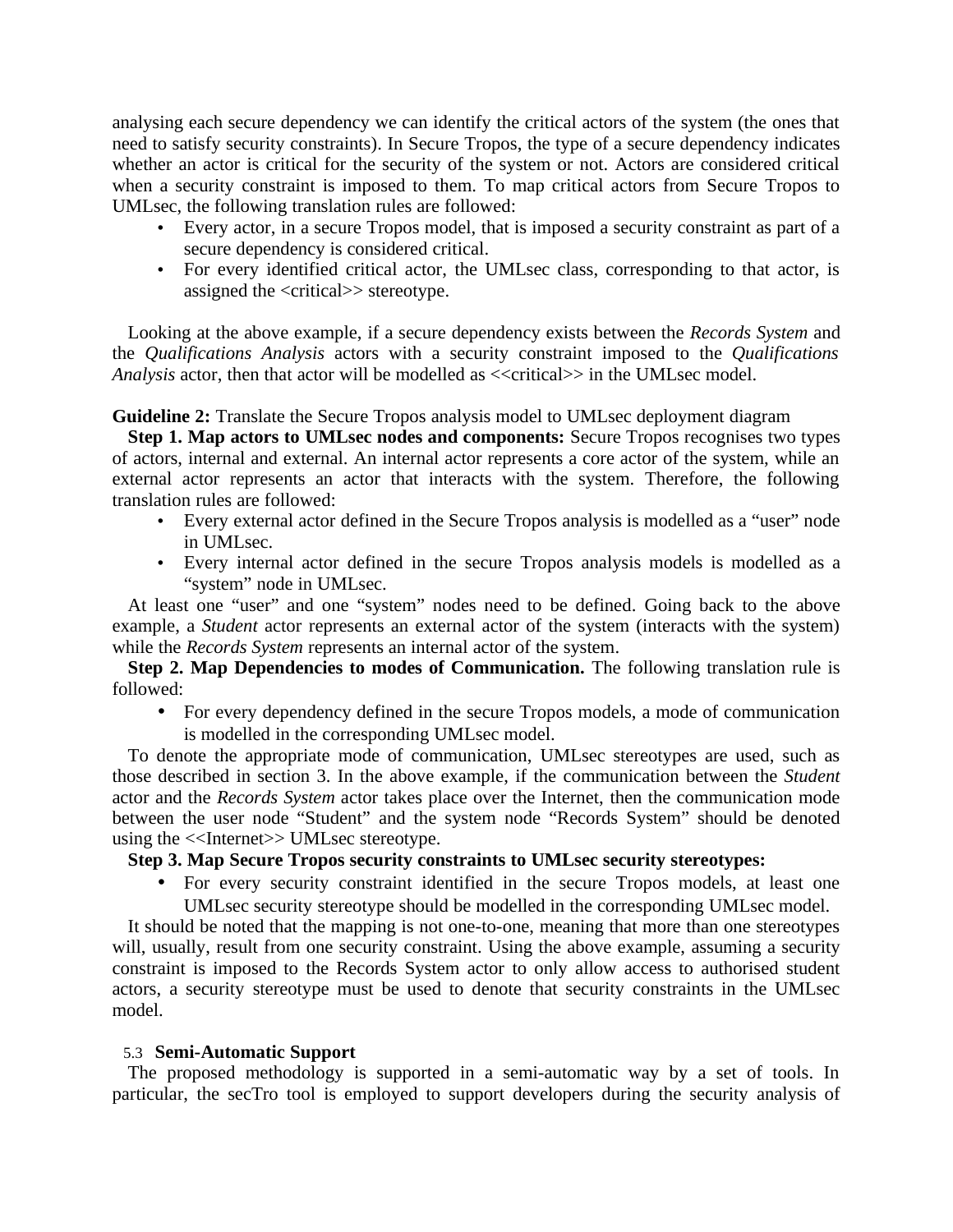System Environment; Security Analysis of System and the initial steps of the Secure System Design stages, while the UMLsec tool is mainly used to assist developers during the later stages of the Secure System Design and Secure Components Definition stages.

secTro [\(Figure 4\)](#page-11-0) is a platform independent analysis and modelling tool that supports the security related concepts and notations provided by the Secure Tropos methodology. The tool has been developed following an iterative approach and it is based on JAVA. The tool allows developers to model the system under development and its environment and it supports the capture of properties of the various models, such as security enhanced actor diagram and security enhanced goal diagram, and of their components. These are represented as XML type specifications. Once developers are satisfied with the developed models, the represented XML specifications are fed – manually- to appropriate tools, such as tefkat<sup>[4](#page-11-1)</sup>, along with the transformation rules to derive the UMLsec models. These are then fed into the UMLsec tools for the analysis of the security properties of the system under development and the components definition.



<span id="page-11-0"></span>**Figure 4: SecTro Screen**

The UMLsec set of tools [7] (see [Figure 5\)](#page-12-0) generate logical formulas formalizing the execution semantics and the annotated security requirements. Automated theorem provers and model checkers automatically establish whether the security requirements hold. If not, a Prolog-based tool automatically generates an attack sequence violating the security requirement, which can be examined to determine and remove the weakness. This way we encapsulate knowledge on prudent security engineering as annotations in models or code and make it available to developers who may not be security experts. Since the analysis that is performed is too sophisticated to be done manually, it is also valuable to security experts.

<span id="page-11-1"></span><sup>4</sup> http://tefkat.sourceforge.net/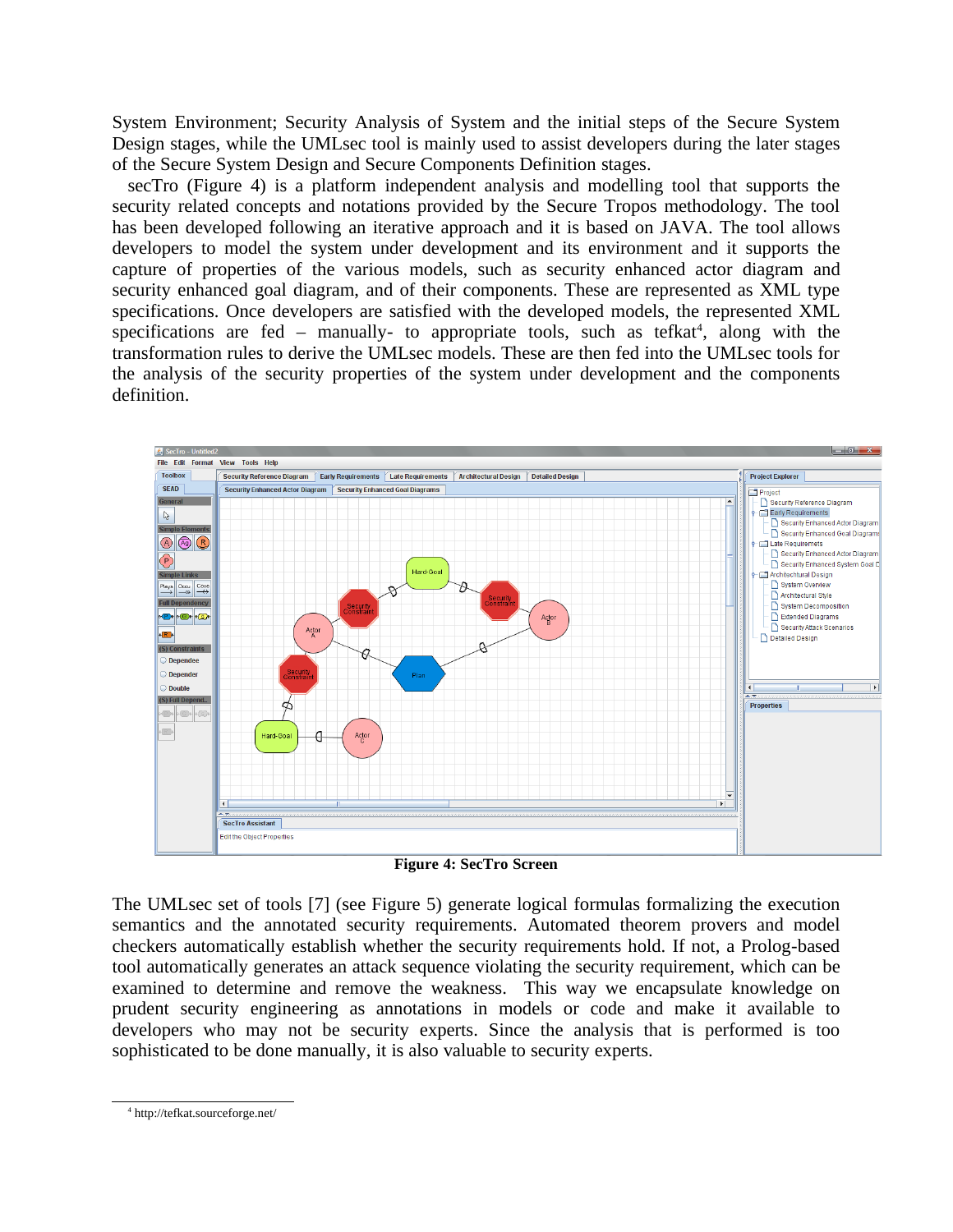

<span id="page-12-0"></span>**Figure 5: UMLsec Tools**

## **6 CASE STUDY**

To demonstrate the validity of our approach, we present an application to the electronic purse standard Common Electronic Purse Specification (CEPS) [22] developed by Visa International and other companies. CEPS proposes the use of stored value smart cards, called electronic purses or CEP cards, to allow cash-free point-of-sale (POS) transactions offering more fraud protection than credit cards<sup>[5](#page-12-1)</sup>. Amongst others, the following participants are defined in a CEP transaction [22]: the *Scheme Provider*, the authority responsible for establishing an infrastructure for the overall functionality and security of the CEP system and enforcing the operating rules and regulations of the scheme; the *Card Issuer*, the organisation responsible for the provision and distribution of smart cards containing a CEP application (electronic purses), and the management of the funds pool; the *Cardholder*, the person who uses the card for making purchases; the *Load Acquirer*, the entity responsible for establishing business relationships with one or more scheme providers to process load and currency exchange transactions, and settle unlinked transactions; the *Merchant*, who is responsible for the use of a POS device to accept CEP cards for payment of goods and services; the *Merchant Acquirer*, the entity responsible for establishing a business relationship with one or more scheme providers to process POS transactions, and settle POS transactions. Moreover, the merchant acquirer is responsible for the provision and distribution of Purchase Secure Application Modules (PSAMs) that interact with terminals for conducting transactions at the point of sale.

#### **6.1 Security Analysis of System Environment**

Initially, the main actors of the system are identified together with their dependencies and their security constraints. In particular, a CEP based transaction, although it provides many

<span id="page-12-1"></span><sup>&</sup>lt;sup>5</sup> Credit card numbers are valid until the card is stopped, enabling misuse. In contrast, electronic purses can perform cryptographic operations which allow transaction-bound authentication.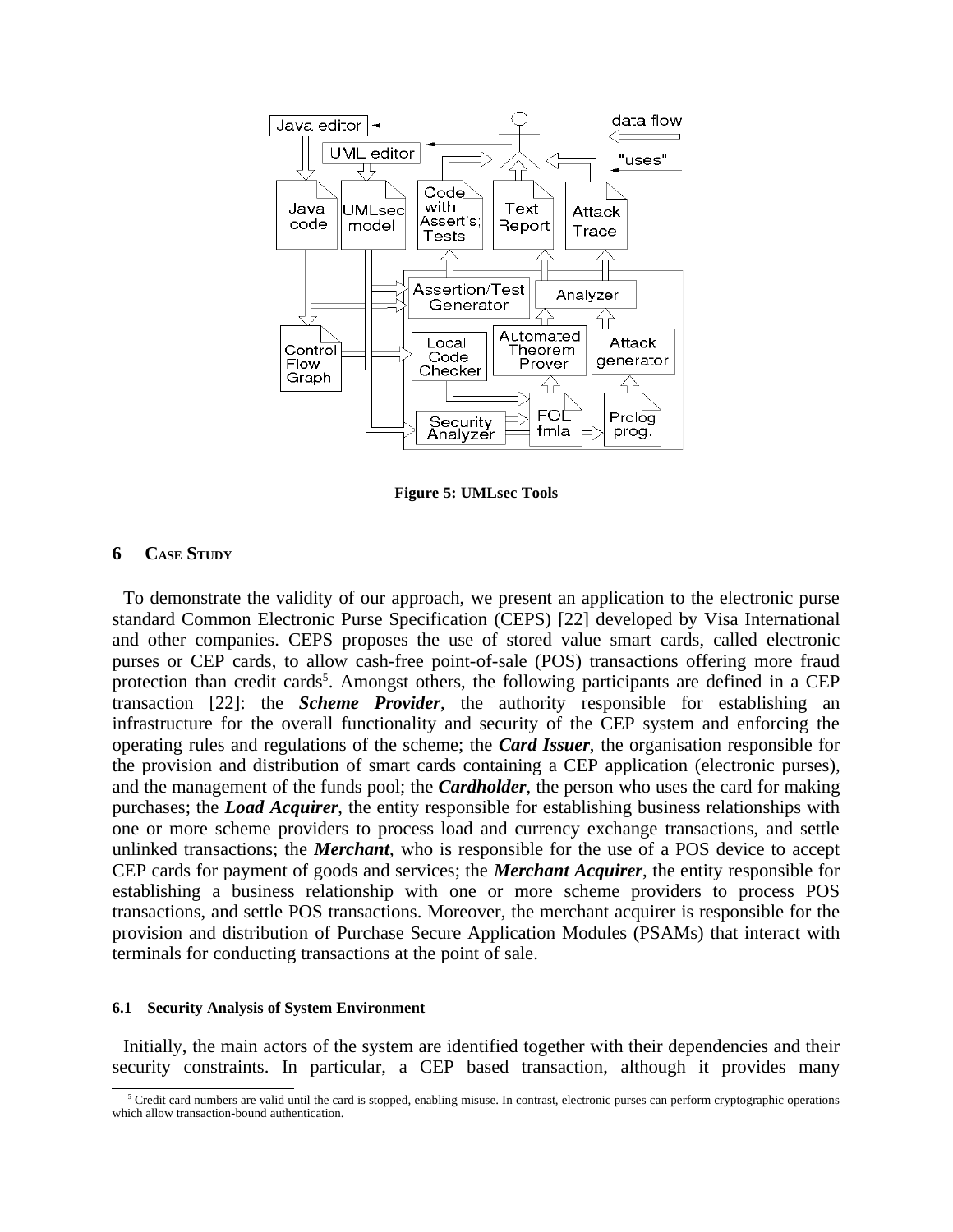advantages, over a cash transaction, for both the buyer and the merchant; it is much more complex. In a normal operating scenario of the CEPS scheme, the *Cardholder* loads his/her card with money. During the post-transaction settlement, the *Load Acquirer* sends the money to the relevant *Card Issuer*. The *Cardholder* buys a product from a *Merchant* using his/her card. In the settlement, the *Merchant* receives the corresponding amount of money from the *Card Issuer*. It is worth mentioning that card issuers can take on the roles of load acquirers. As shown in [Figure](#page-13-0) [6,](#page-13-0) the *Merchant* depends on the *Buyer* (known as the cardholder on the CEP scheme) to pay using the *CEP Card*, on the *CEP Scheme Provider* to provide the cash free transaction infrastructure and on the *Card Issuer* to collect the money.



<span id="page-13-0"></span>**Figure 6:** Actor Diagram of the CEP System

On the other hand, the *Buyer* depends on the *Card Issuer* to obtain a CEP enabled card, on the *Load Acquirer* to load the card and on the *CEP Scheme Provider* for convenient cash free shopping. As part of these dependencies, security related constraints are introduced, imposed by the different actors and the environment [5.1.4.](#page-22-0) For instance, the *Buyer* imposes to the *Card Issuer* the *Allow use only from authorised cardholder* security constraint as part of the Obtain CEP Card dependency. In turn, and in order to satisfy this constraint, the *Card Issuer* imposes two security constraints, one to the *Buyer* (*sign receipt of card*) and one to the *Merchant* (*Display evidence of transaction*). On the other hand, the *Merchant*, to satisfy the security constraint imposed by the *Card Issuer*, imposes two security constraints to the *Buyer* (*sign proof of purchase*) and the *CEP Scheme Provider* (*Keep infrastructure secure*). Apart from defining the dependencies and the security constraints of these dependencies, Secure Tropos allows developers to analyse each actor internally<sup>[6](#page-13-1)</sup>. [Figure 7](#page-14-0) below illustrates part of the XML code

<span id="page-13-1"></span> $6$  Due to lack of space we do not illustrate in this paper the internal analysis of the actors. The modelling activities used for this can be found in [5].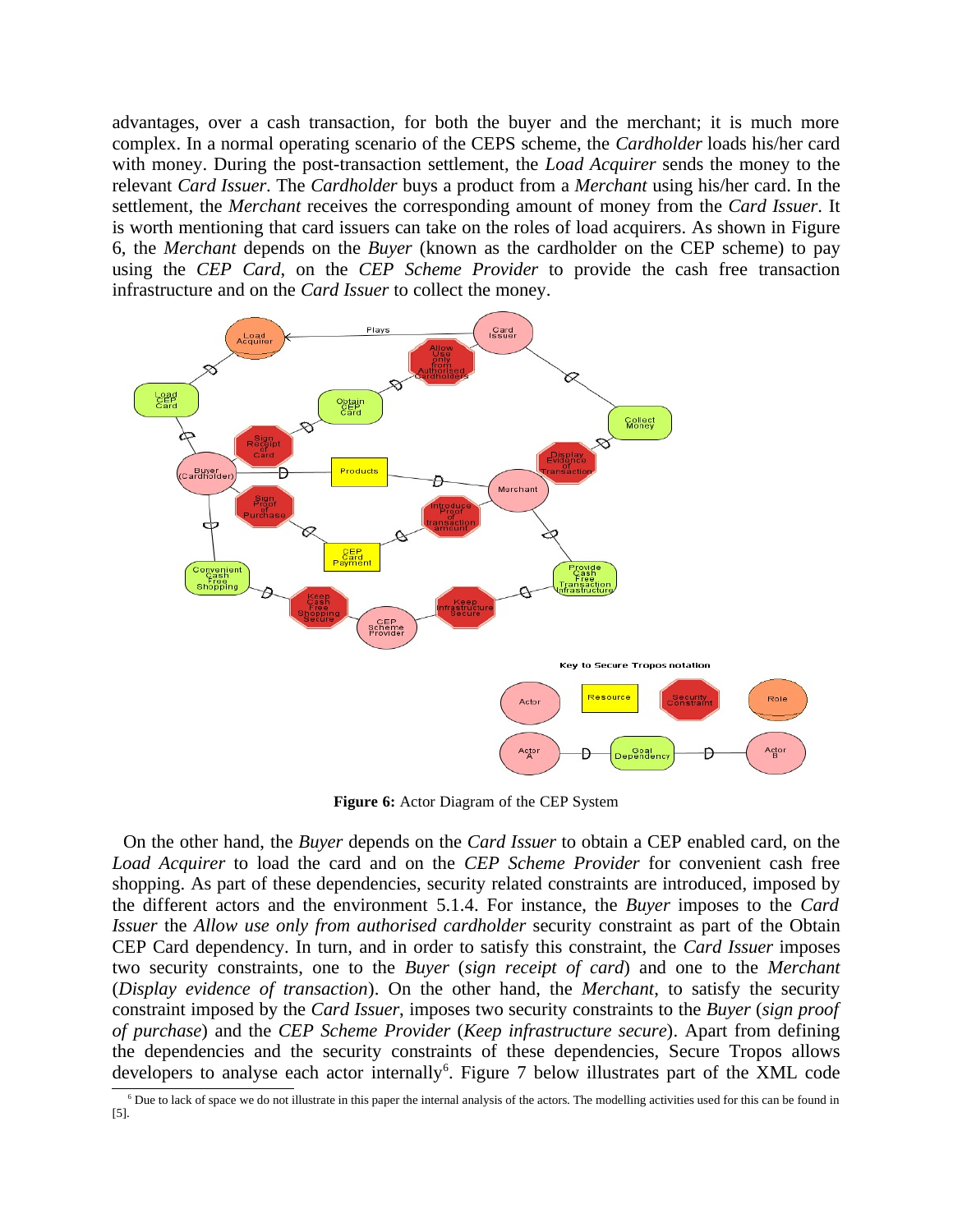generated by the SecTro tool, which represents the model shown in [Figure 6.](#page-13-0)

```
<plays-link name="Plays Link">
<source name="Card Issuer" type="actor" />
<destination name="Load Acquirer" type="role" />
  </plays-link>
<dependency-link name="Collect Money">
<type="hard-goal" />
<source name="Merchant" type="actor"
<destination name="Card Issuer" type="actor" />
<security-constraint name="Display Evidence of Transaction" />
<security-constraint restricts="Merchant" />
  </dependency-link>
```
<span id="page-14-0"></span>**Figure 7: Partial XML Representation of the Actor Diagrams for the CEP System**

## **6.2 Security Analysis of System**

During this stage, the system is introduced as another actor who has a number of dependencies with the existing actors, and it accepts a number of responsibilities delegated to it by the other actors. For instance, for the CEP case study, the *CEP Scheme Provider* delegates the responsibility for administering the CEP transactions to the *CEP System*, whereas the *Merchant* delegates the CEP transaction resource to the *CEP System* (cf. [Figure 8\)](#page-15-0). With respect to security, since dependencies are delegated from the actors to the *CEP System*, possible security constraints regarding those dependencies are also delegated. In our case study, the *CEP Scheme Provider* actor together with the administer CEP transactions goal, delegates the *Keep transactions secure* security constraint on the *CEP system* actor. This means, that the *CEP System* is responsible now for satisfying that security constraint.

On the other hand, the introduction of the *CEP system* introduces new dependencies between the system and the existing actors. For example, the *CEP System* depends on the *Merchant* to get information regarding the transactions, such as the product information, the amount and so on. The *CEP System* also depends on the Buyer to get payment details such as the Buyer's card and account number. Moreover, these new dependencies impose extra security constraints on the *CEP System*. For instance, the *Buyer* wants their payment details to remain private so a security constraint is imposed to the *CEP System* from the *Buyer* as part of the *Get Payment Details* secure dependency. Similarly, the *Merchant* imposes a security constraint on the *CEP System* for the *Get Transaction Information* secure dependency.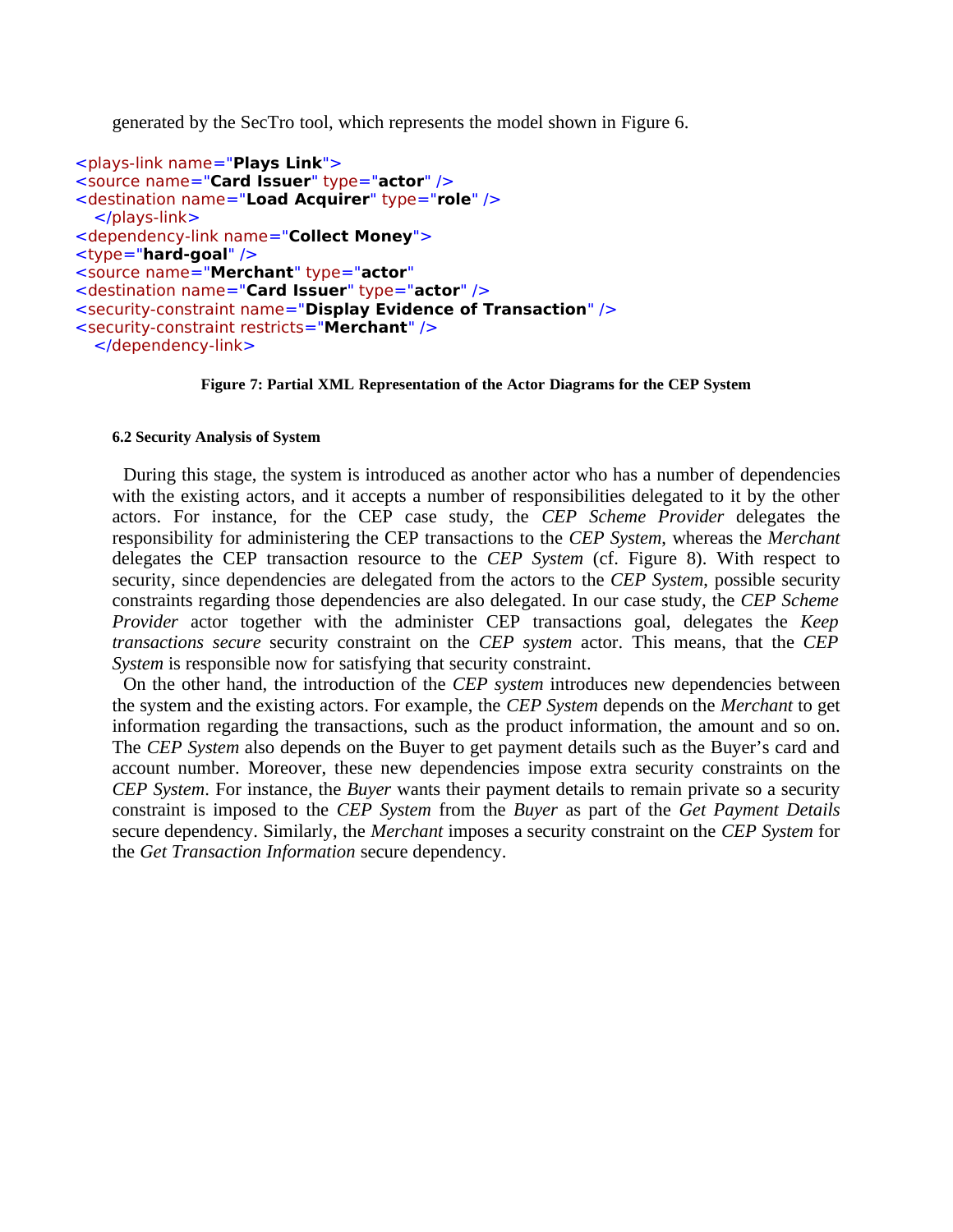

<span id="page-15-0"></span>**Figure 8:** Actor Diagram including the CEP System

However, at this stage, the security constraints are defined at a high level which makes it hardly possible to truly understand the security implications of the imposed security constraints to the *CEP System*. Moreover, the system itself has not been defined in such a detail that it would allow developers to further analyse the security constraints. Therefore, the next step involves the internal analysis of the CEP system actors following the same analysis techniques used during the early requirements stage.

Due to lack of space, we focus our analysis for the rest of the case study to a central part of the *CEP System*, the purchase transaction. This is an off-line protocol that allows cardholders to use their electronic *CEP card* to pay for products. The internal analysis of the system for the purchase transaction results in the identification of the following main goals of the system: *process transaction data*, *store transaction data*, *adjust credit balance*, *display transaction details* and *provide proof of transaction*.

From the security point of view, secure goals are identified to satisfy the security constraints imposed initially from the other actors to the system. Moreover, the internal analysis of the system helps to identify security constraints that were not identified during the previous analysis or define in more details some existing security constraints. For instance, the *Keep transactions secure* security constraint imposed by the *CEP Scheme Provider* to the *CEP System* can now (that the system's goals have been identified) further defined. For example, related to the purchase transaction, the *Keep transaction secure* security constraint can be further refined to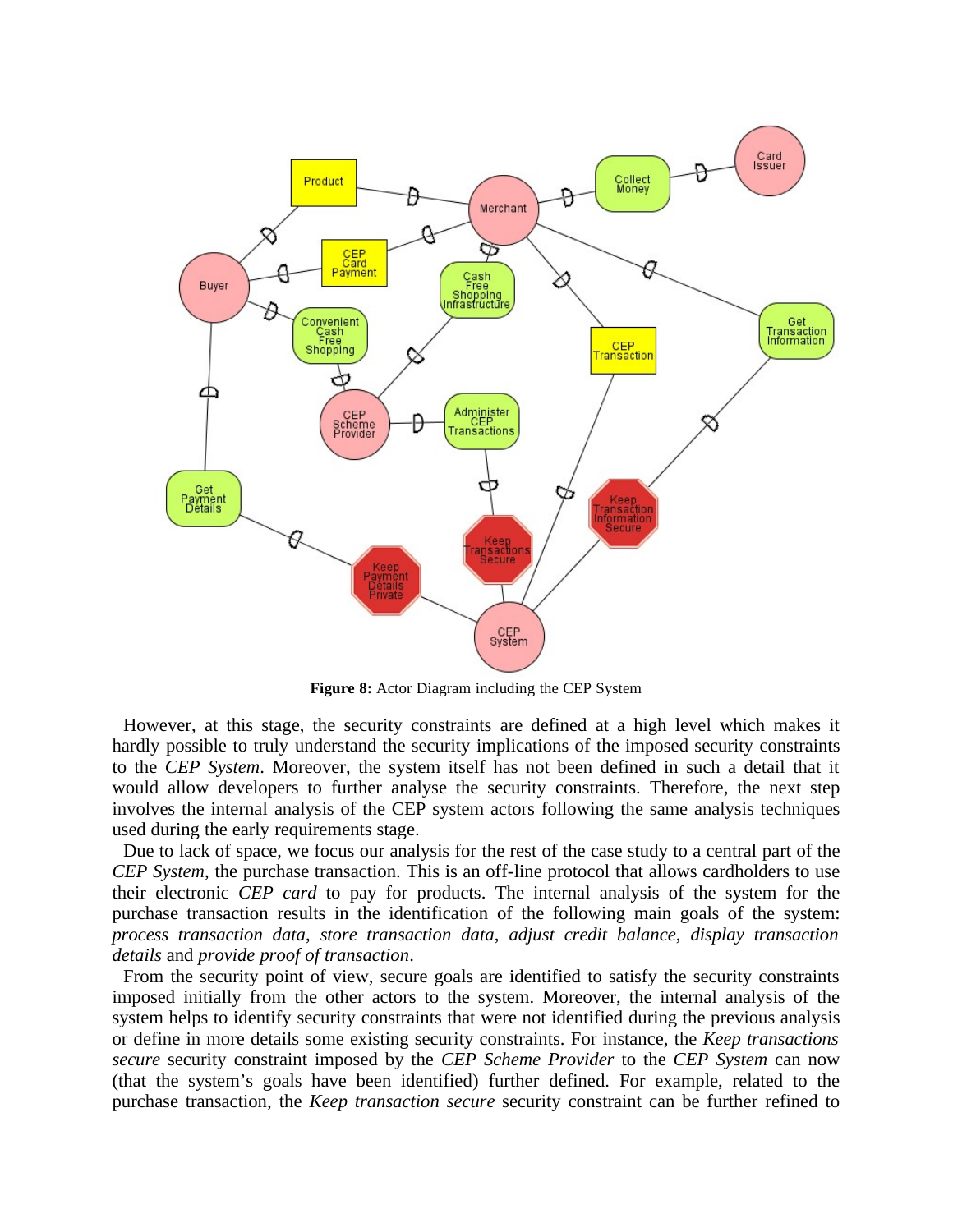constraints such as *keep transaction private*, *keep transaction available* and *keep integrity of the transaction*. These security constraints introduce more security constraints on the system such as *obtain user's authorisation details*, *authenticate all transactions* and so on. When all the goals, secure goals, entities and secure entities have been identified, the next stage of the process is the architectural design.

## **6.3 Secure System Design**

The architecture of the system is defined with respect to its security requirements, and potential sub-actors are identified and the responsibility for the satisfaction of the system's goals and secure goals is delegated to these actors. Furthermore, the interactions of the newly identified sub-actors and the existing actors of the system are specified. In our case study, the sub-actors of the system, related to the purchase transaction, are the *Point-Of-Sale (POS) Device*, *the Purchase Security Application Module (PSAM)*, and the *Display*. Therefore, these actors are delegated responsibility for the system's goals (such as *Adjust Credit Balance*, *Process Transaction Data* and *Display Transaction Details*) and secure goals (such as *Perform Integrity Checks*, *Ensure Data Availability* and *Perform Cryptographic Procedures*). Moreover, this process allows developers to identify security constraints that could not be identified earlier in the development process. For instance, the *Merchant* and the *Buyer* now depend on the *POS Device* to deliver the resource *Proof of Transaction*. However, both these actors impose, as part of the *Proof Transaction* dependency, the security constraint *tamper resistant* to the *POS Device*. The *Buyer* imposes that constraint because he/she does not want to be charged more than the transaction amount, and the *Merchant* because he/she wants to make sure they will get the money displayed on the transaction. On the other hand, the *POS Device* actor, in turn, imposes that security constraint to the other actors involved with the resource proof of transaction, i.e. the *PSAM* and the *Display*. Therefore, security goals are introduced to the *PSAM* and the *Display* to satisfy the *tamper resistant* security constraint.

Moreover, a new actor is identified that interacts with the system, the *CEP Card*. In particular, the *Buyer* depends on the *CEP Card* actor to *pay for goods*. However, the *Buyer* imposes two security constraints to the *CEP Card* actor, to *verify the transaction* and to *be tamper-resistant*. Therefore, secure goals are identified for the *CEP Card* actor to satisfy these two security constraints. When all the security constraints and secure goals have been identified the next step in the development process involves the use of UMLsec to define more precisely some of the security related attributes of the identified actors. As indicated in the previous section the translation of Secure Tropos models to UMLsec models follows a set of guidelines and rules. In particular, the first step on this process is to translate the Secure Tropos analysis model to the UMLsec class diagram. Following the translation rules described in the previous section the UMLsec classes are identified. For example, the CEPS and PSAM actors have been translated to corresponding classes in the UMLsec model. Moreover, capabilities, dependencies and criticality of these actors have also been translated to the corresponding UMLsec model. A partial representation of the translated UMLsec class diagram is shown in [Figure 9.](#page-17-0)

In particular, as our analysis<sup>[7](#page-16-0)</sup> has shown, the participants involved in the off-line purchase transaction protocol are the customer's card and the merchant's POS device. The POS device

<span id="page-16-0"></span><sup>7</sup> It is worth stating that we focus our UMLsec analysis only on the security requirements without detailed explanation on how UMLsec supports the simultaneous analysis of security and functional requirement since this process has been extensively published in the literature [5.1.4](#page-22-2)[5.1.4.](#page-23-1)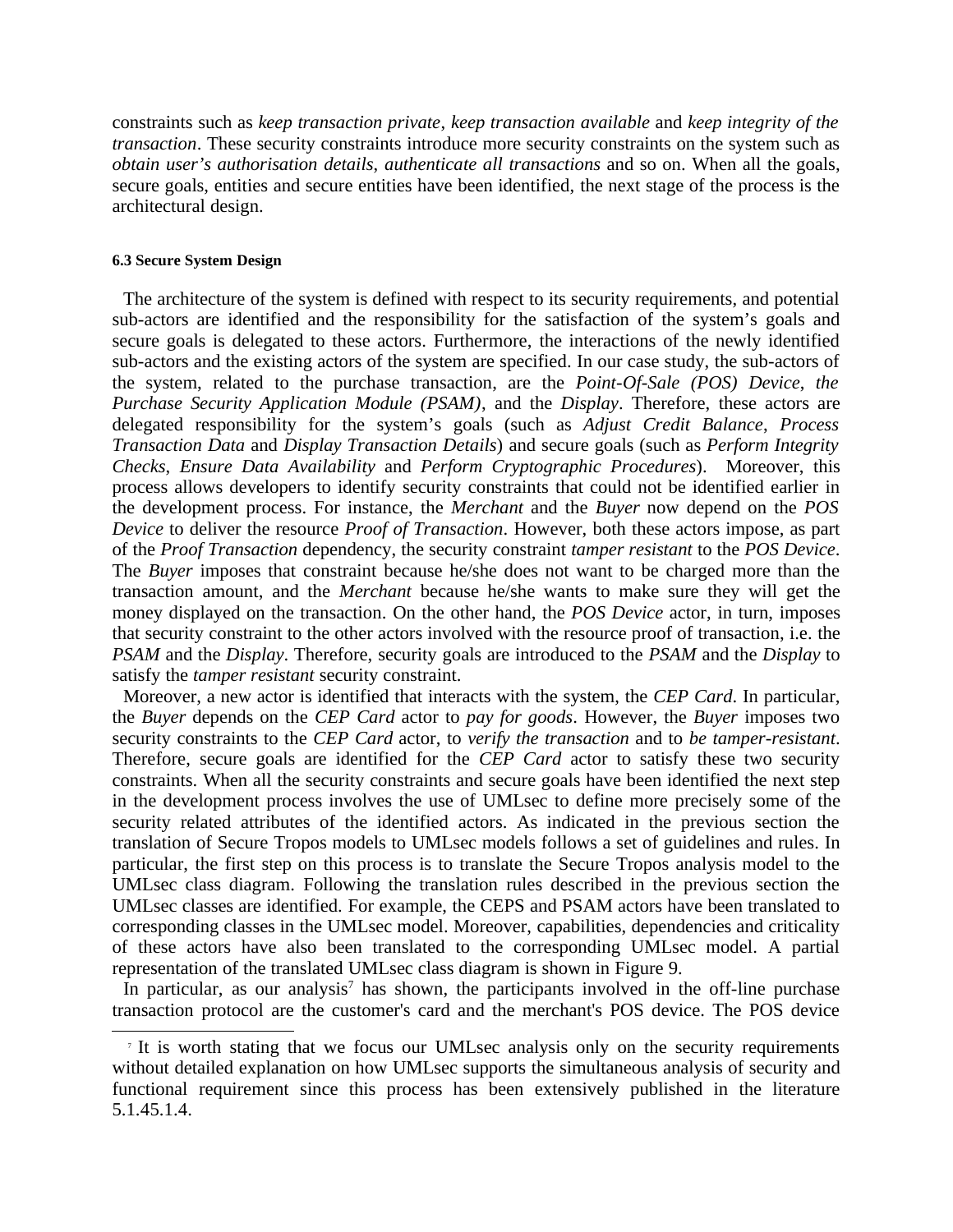contains a *Purchase Security Application Module* (PSAM) that is used to store new and processed data. As indicated in our analysis, the *PSAM* is required to be tamper-resistant. Moreover, following step 5 of our guidelines, UMLsec stereotypes are identified. For example, the sessions keys *SK* on the *PSAM* object are required to be fresh, therefore this is indicated using the {fresh} tag of UMLsec (see section 3 for {fresh}).



<span id="page-17-0"></span>**Figure 9: Partial UMLsec diagram for the CEP case study**

Moreover, at this point in the case study, it is important, from the security point of view, to understand the physical distribution of the actors of the system, in order to specify in more detail the security attributes of the system's communication links. Following the steps of the second set of guidelines provided in the previous section, the deployment diagram of [Figure 10](#page-18-0) is constructed. To satisfy the security constraint *tamper resistant,* identified during the previous stage, for the *PSAM*, the *Display* and the *POS device*, the communication link between the *PSAM* and the *Display* is secured.

As shown in [Figure 10,](#page-18-0) this is achieved by using a smart card with an integrated display as the *PSAM*. Furthermore, to satisfy the rest of the security constraints of our analysis, our design makes sure that the *PSAM* cannot be replaced without being noticed.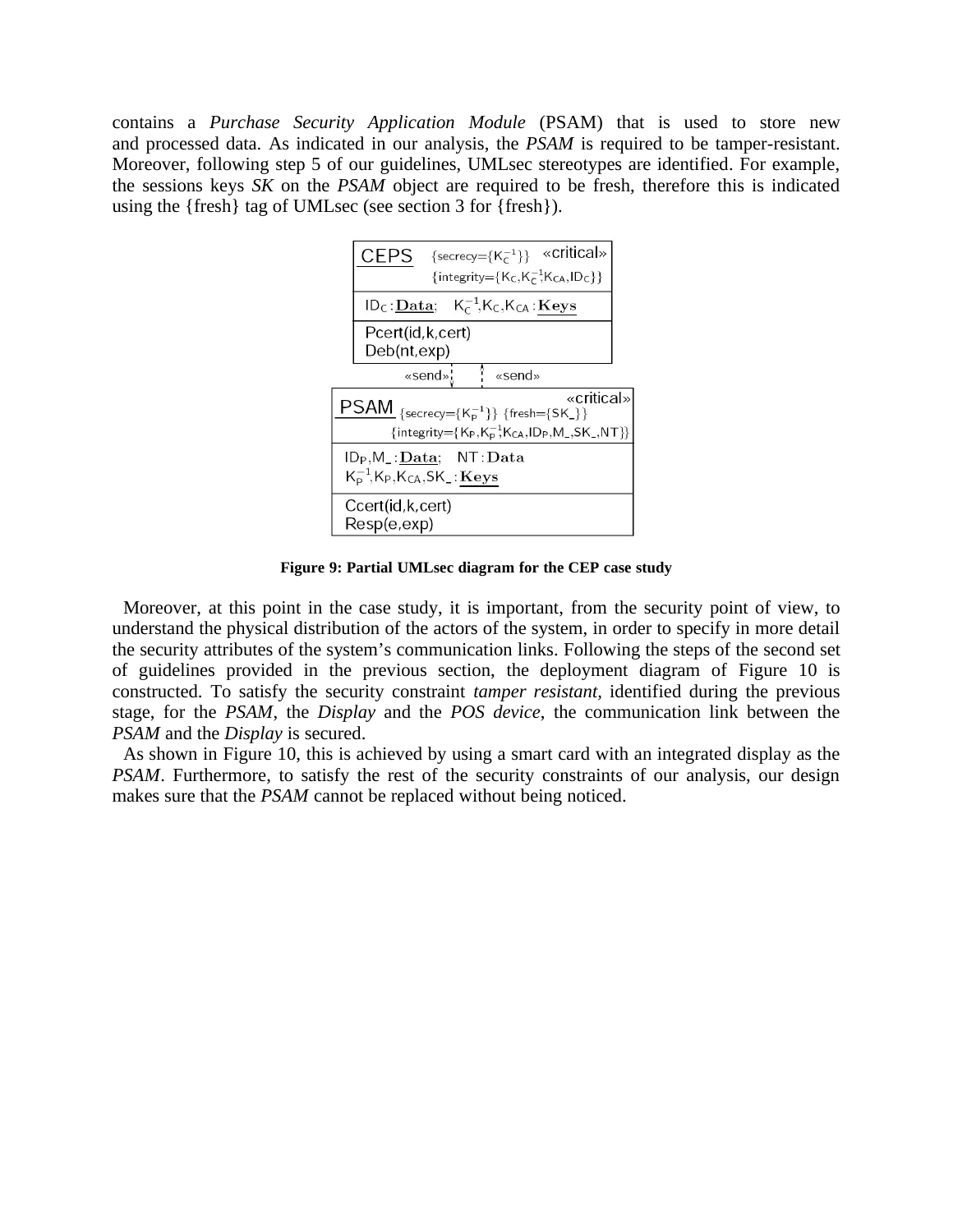

<span id="page-18-0"></span>Figure 10: Partial Deployment diagram for the CEP case study

#### **6.4 Secure components definition**

The next step on the development involves the detailed design of each of the system components. During this stage each of the components identified in the previous stages is further specified by means of *Statechart Diagrams*, *Activity Diagrams*, and *Sequence Diagrams*[8](#page-18-1) . Moreover, the UMLsec stereotypes allow us to specify the security constraints linked to the information flow and the processes carried out by the components.

UMLsec sequence diagrams are used to specify the security issues on the resulting sequences of states and the interaction with the component's environment. As an example, consider the sequence diagram depicted in [Figure 11](#page-19-0) for the purchase protocol:

At the beginning of its execution in the *POS device*, the *PSAM* creates a transaction number NT with value 0. Before each protocol run, NT is incremented. If a certain limit is exceeded, the *PSAM* stops functioning, to avoid rolling over of NT to 0. Note that here we assume an additional operation, the +, to build up expressions. The protocol between the *Card* C, the *PSAM* P, and the *Display* D starts after the *Card* C is inserted into a *POS* device containing P and D and after the amount M is communicated to the *PSAM* by typing it into a terminal assumed to be secure. Each protocol run consists of the parallel execution of the card's and the PSAM's part of the protocol. Both check the validity of the received certificate. If all the verifications succeed, the protocol finishes, otherwise the execution of the protocol stops at the failed verification.

<span id="page-18-1"></span><sup>&</sup>lt;sup>8</sup> To keep the paper length to a reasonable size, we illustrate only sequence diagrams.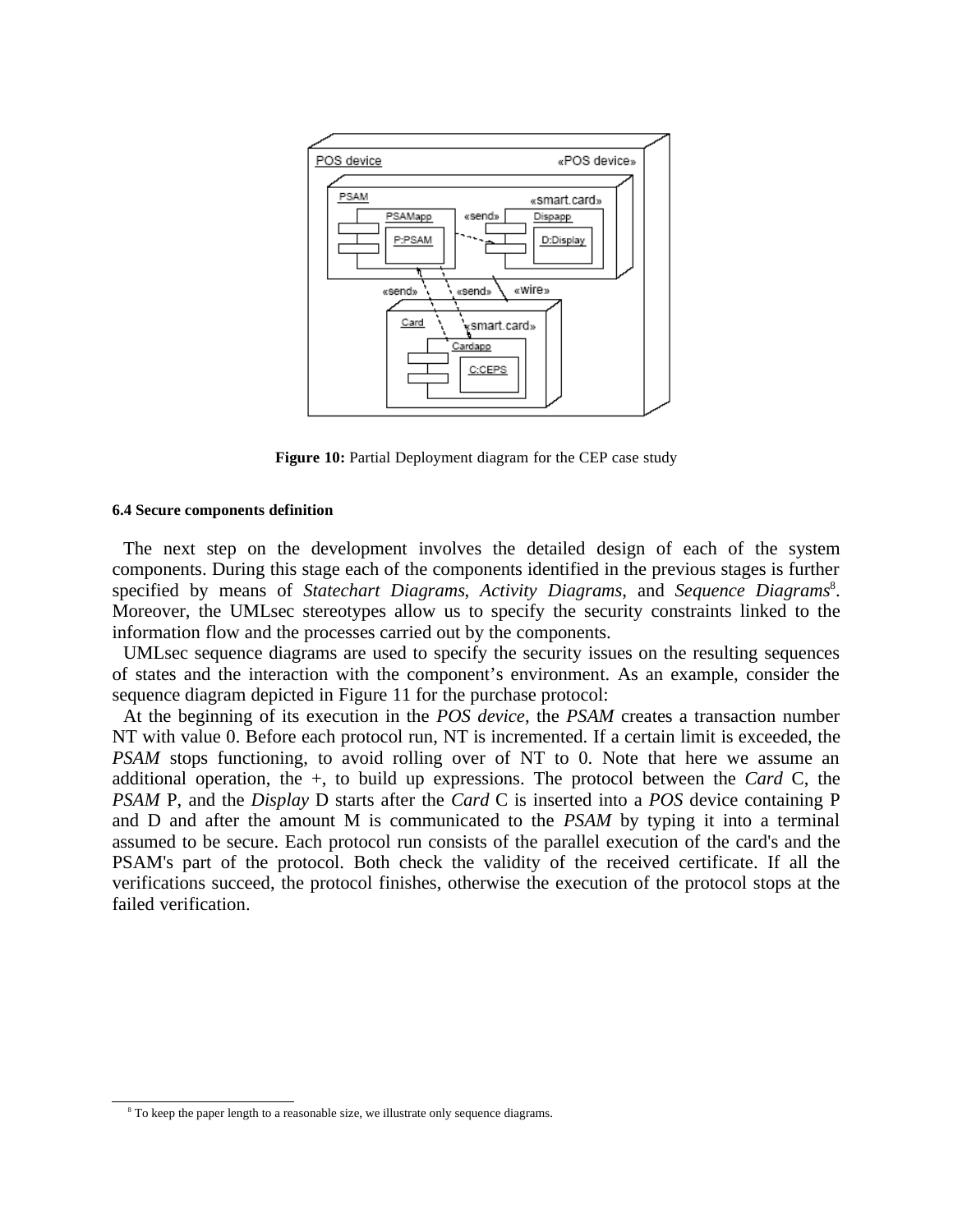

<span id="page-19-0"></span>**Figure 11: UMLsec Sequence Diagram for the Purchase Protocol**

## **6.5 Verification**

As mentioned above, it is important that an automated security analysis is performed to verify whether the security properties hold in the proposed design. We use the UMLsec tool framework to perform an automated security analysis of the above case-study. According to the assumptions of the CEPS, we need to consider a threat scenario where the attacker is able to access the POS device links, and can access other PSAMs over the Internet, but is not able to tamper with the smart cards. That is, we need to consider the insider attacker. Given this threat scenario, the tool needs to analyse the design for potential weaknesses for example with regards to the goal of merchant security, taking into account the fact that the CEPS may also be used over the Internet. The attacker could for example be an employee, which is a realistic scenario.

When invoking the tool with the UML diagrams including the threat scenario as an input, it generates the input for the automated theorem prover. For illustration purposes, the following is a small fragment of that input which specifies the assumptions on the initial knowledge of the adversary and the attack conjecture, in first-order logic (although this is not shown to the user and we do not have the space here to explain it in the technical details):

# %-------- Attackers Initial Knowledge -----------

```
input formula(previous knowledge, axiom, (
 knows(conc(k ca, conc(conc(id a, conc(k a, eol)), conc(inv(k a),
conc(sign(conc(id_a, conc(k_a, eol)), inv(k_ca)), eol)))))
  )).
%------------------------ Conjecture -------------------------
input formula(attack,conjecture,(
    knows(sign(conc(id_p, conc(id_a, conc(m_nt, conc(nt, eol)))),
inv(k_p)))).
```
The automated theorem prover that is called by the UMLsec tool framework then investigates whether the attack conjecture can be derived from the logical formulae formalizing the assumptions on the system and the adversary. The output from the automated theorem prover is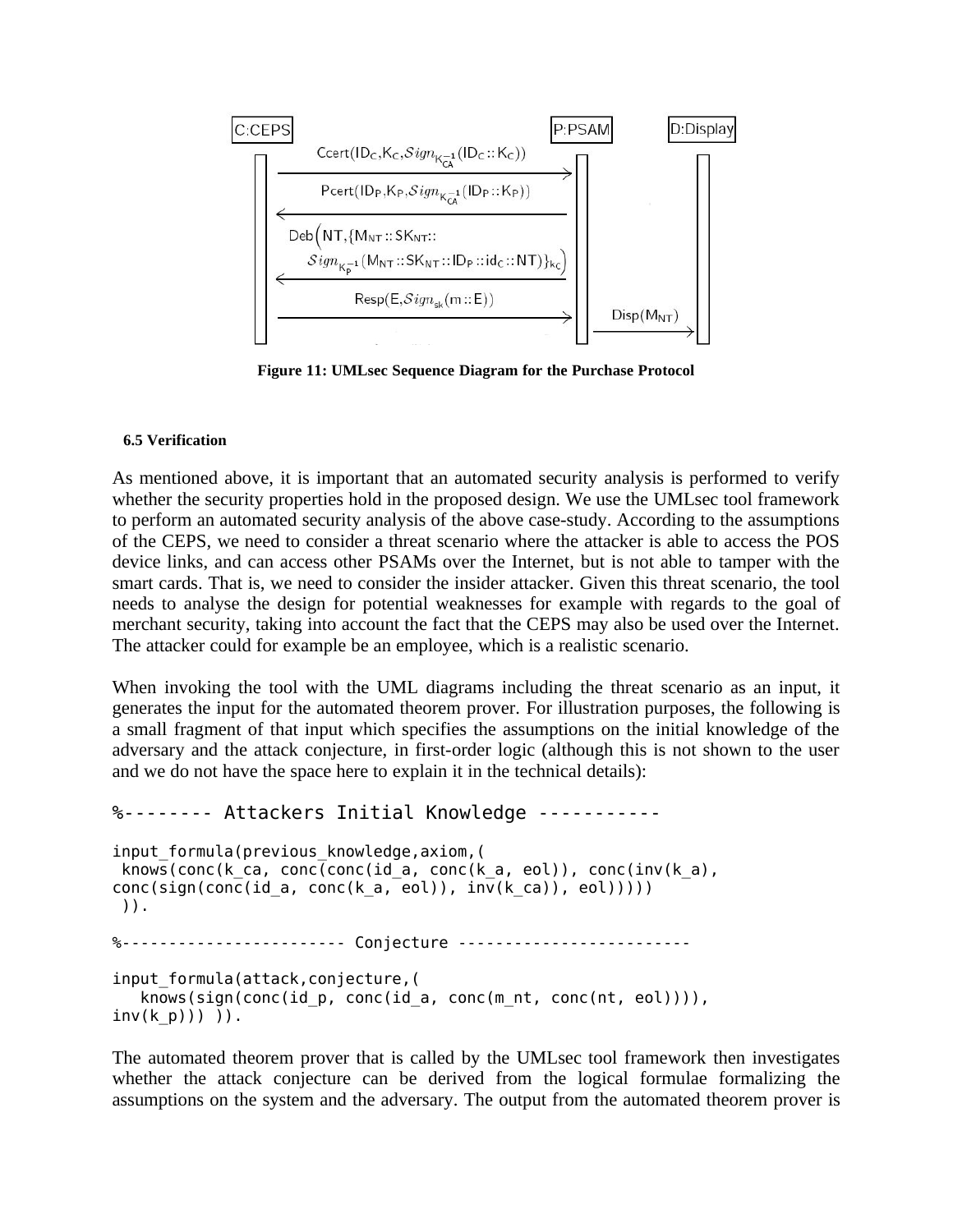then interpreted by the UMLsec tool, and its interpretation regarding the security requirements under analysis are output to the user. In our application, the result is that the design is secure regarding the security requirements and the threat scenario explained above.

It is also important to mention that the employment of our approach to the presented case study, identified a number of security requirements that were missing from the original specifications of the CEPS system. In particular, the original CEPS specification requires the *CEP card* and the *PSAM* to be tamper-proof but not the *POS device*. This leads to the following weakness with respect to security. The *POS device* is not secure against a potential attacker who may try to betray the *Merchant*, for example some of his/her employees, by replacing the *PSAM* and manipulating the *Display*. The idea of the attack is that the attacker redirects the messages between the *Card* C and the *PSAM* P to another PSAM P', for example with the goal of buying electronic content and let the card-holder pay for it. We assume that the attacker manages to have the amount payable to P' equal the amount payable to P. The attacker also sends the required message to the display which will then reassure the merchant that he has received the required amount.

Our goal oriented analysis identified a security constraint (and consequently a security requirement) indicating that the communication link between the PSAM and the Display needs to be secure. This security requirement was later on realized by the design, presented above, by making sure that the *PSAM* cannot be replaced without being noticed. This guarantees that the *Display* cannot anymore be manipulated, which means that if the *PSAM* received less money than expected, it would be noticed immediately.

## **7 SOFTWARE ENGINEERING FOR SECURE SYSTEMS DEVELOPMENT: RELATED WORK**

We are not the first to argue for the need to consider security as part of the development process, and there is already a number of approaches towards this goal. In fact, there is a diversity of efforts ranging from the definition of security models, to the development of security pattern languages. Initial efforts to consider security in the development of software systems focused on the definition of security models. Various models [23,24,25] have been proposed based on mandatory access control (MAC), discretionary access control (DAC) and role base access control (RBCA).

Initial work on eliciting security requirements based on Goal-Driven Requirements Engineering (GDRE) produced a number of methods [26,27] and processes for reasoning about non-functional requirements, including security. Anton et al. [28], proposed a set of general taxonomies for security and privacy, to be used as a general knowledge repository for a (security) goal refinement process. A number of researchers use goal-oriented approaches to analyse and model the behaviour of potential attackers. Van Lamsweerde and Letier [11] use the concept of security goals and anti-goals. Similarly, Crook et al. [30] introduce the notion of antirequirements to represent the requirements of malicious attackers. Anti-requirements are expressed in terms of the problem domain phenomena and are satisfied when the security threats imposed by the attacker are realised in any one instance of the problem. Lin et al. [31], incorporate anti-requirements into abuse frames. The purpose of abuse frames is to represent security threats and to facilitate the analysis of the conditions in the system in which a security violation occurs.

The development of methods to analyse and reason about security based on goals and the relationships between actors (such as users, stakeholders and attackers) and the system is also an important area of research. Liu et al. [33] have presented work to identify security requirements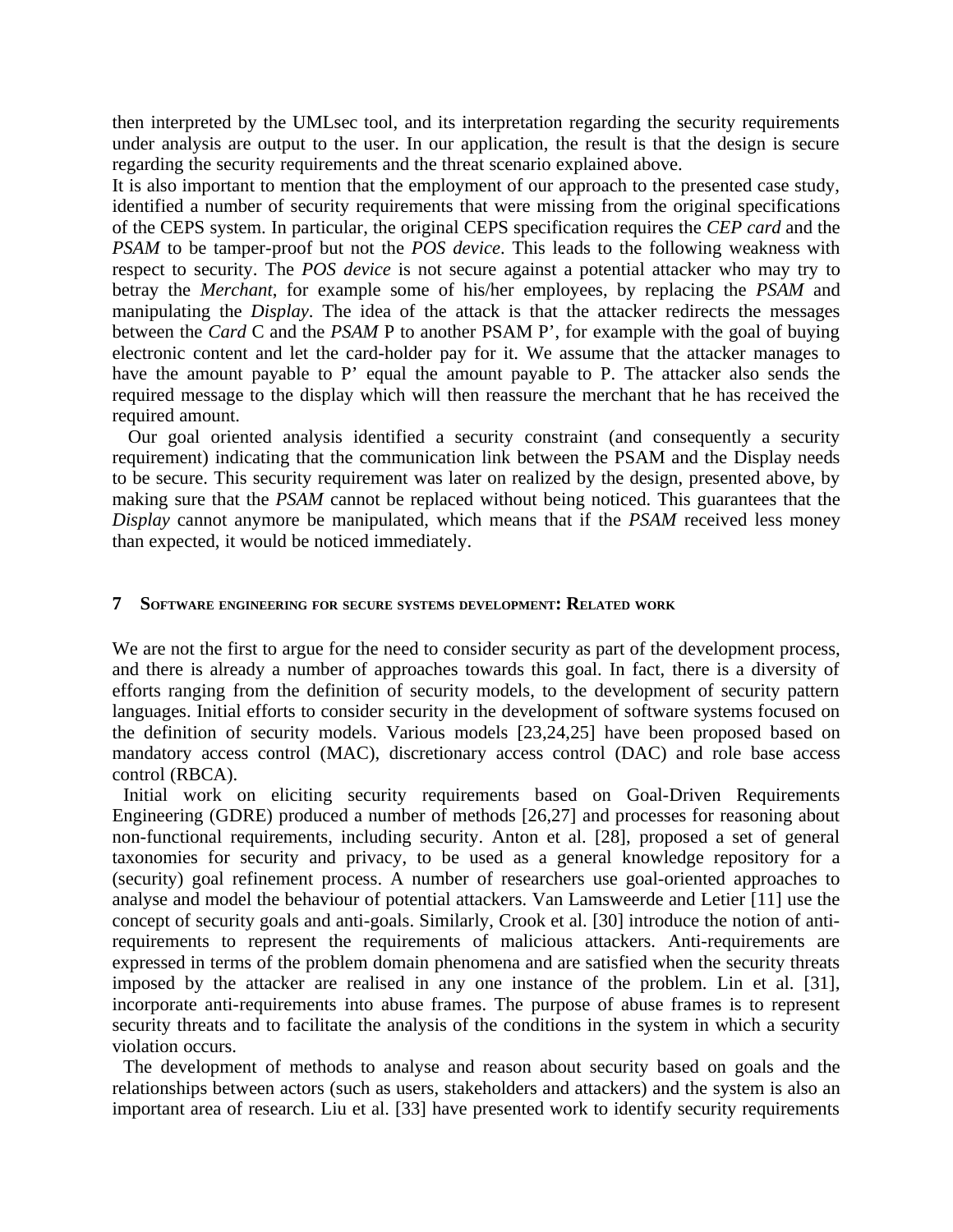during the development of multi-agent systems. Mouratidis [5] has proposed Secure Tropos to deal with the modelling and reasoning of security requirements and their transformation to a design that satisfies them. Giorgini at al. [14] have introduced an enhancement of Tropos that is based on the clear separation of roles in a dependency relation between those offering a service, those requesting the service, and those owning the very same data.

Moreover, a number of security requirements frameworks have been proposed. Mead [16] proposed the Security Quality Requirements (SQUARE) Method for documenting security requirements whereas Haley et al [29], provide an approach for security requirements elicitation, specification and analysis.

Works have also been presented that extended use cases with respect to security analysis. In particular, McDermott and Fox [12] adapt use cases to capture and analyse security requirements, and they call the adaption an abuse case model. Similarly, Sindre and Opdahl [13] define the concept of misuse case, the inverse of use case, which describes a function that the system should not allow. Alexander [32] adds Threatens, Mitigates, Aggravates links to the use case diagram. In addition, a large number of efforts in the area of secure design engineering is focused on extending existing methods and languages for software systems development. Hermann and Pernul [34] extend Entity-Relationship Diagrams and Data Flow Diagrams to include security related concepts and methods. Whitmore [35] presents a secure systems design method based on extensions to the Common Criteria. Viega and McGraw [36] proposed ten (10) principles for building secure software.

Another direction of work is based on the extension of the Unified Modelling Language (UML). Jürjens proposes UMLsec [6][19], an extension of the Unified Modelling Language (UML), to include the modelling of security related features, such as confidentiality and access control. Lodderstedt et al. [37] extend UML to model role-based access control. In their work, they present a security modelling language called SecureUML. Epstein and Sandhu [38] introduce a UML-based notion for RBAC. Koch et al. [39] describe an approach to the specification of Access Control policies in UML by means of UML class and object diagrams that can be modelled with existing UML tools. The methodology, along with the graph-based formal semantics for the UML access control specification, allows to reason about the coherence of the access control specification. [43] presents a model-based approach for the specification of user rights in the context of an object oriented use case driven development process.

A number of researchers have focused their efforts on applying the pattern approach to the security problem. For a current overview see [40]. A set of agent security patterns has also been defined by Mouratidis et al. [41]. On the other hand, Schneier [42] describes attack trees as a useful way to identify and organise different attacks in an information system.

Although important and useful the above approaches illustrate a number of important limitations. For instance, the Non Functional Requirement frameworks consider security as a vague goal to be satisfied whereas a precise description and enumeration of specific security properties is still missing. An important limitation of the use-case related approaches and some of the security requirements efforts is that they do not support the modelling and analysis of security requirements at a social level but they treat security in system-oriented terms. In other words, they lack models that focus on high-level security requirements, meaning models that do not force the designer to immediately go down to security requirements. On the other hand, other approaches to security requirements, such as the i\* based approaches and the security requirement framework approaches, only guide the way security can be handled within a certain stage of the software development process and they fail to provide a structure process to assist software engineers throughout the development.

Moreover, the secure systems design methods, such as the UML-based and the security pattern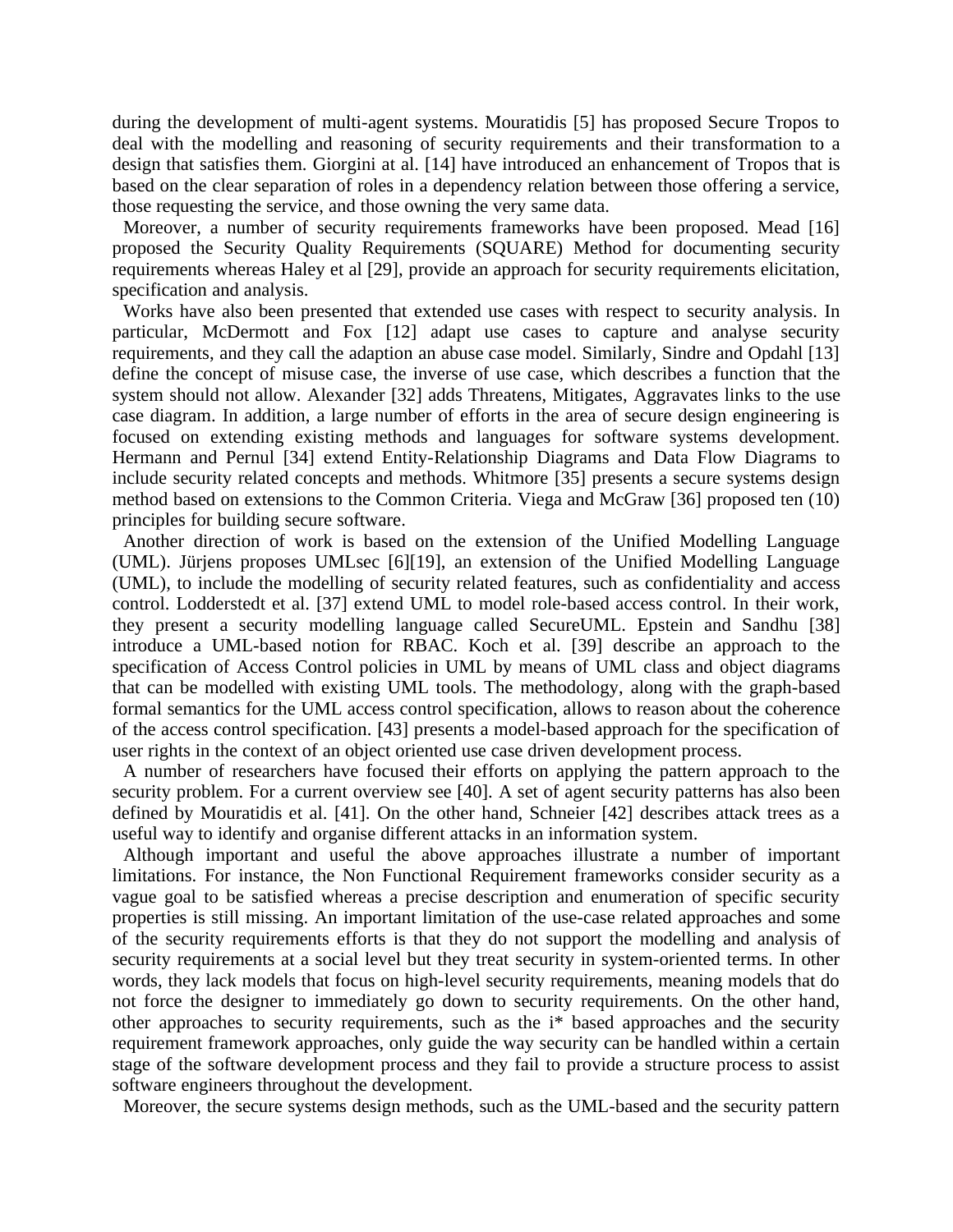approaches, are mainly solutions focused on the later stages of the software development process. Such approaches are useful for recording the results of decisions, but do not offer support for arriving at those decisions [9]. Moreover, they only focus on the technical dimension of security and neglect the social aspects of it.

## **8 CONCLUSIONS**

A large number of Goal-Oriented Requirements Engineering approaches have been proposed in the literature, which focus on eliciting security requirements. However, most of these approaches provide little help as to how security requirements, once elicited, can be realized in the design stage and how the developed design can be verified against the security requirements of the system. To overcome these limitations, in this paper, we have presented the integration of two prominent approaches, a Goal-Oriented Security Requirements Engineering approach called Secure Tropos and a Model-Based Security Engineering approach called UMLsec. For securitycritical systems, the proposed approach allows one to elicit and reason about security requirements from early on in the development process, within the development context, and in a seamless way through the development cycle. Then, one can check that the system fulfills the relevant security requirements on the design level by analyzing the model. Moreover, one can also use our analysis techniques and tools within a traditional software engineering context, or where one has to incorporate legacy systems that were not developed in a model-based way. Here, one starts out with the source code. Our tools extract models from the source code, which can then again be analyzed against the security requirements. Moreover, the integration of the two approaches allows software engineers to incorporate the configuration data (such as user permissions) in the analysis, which is very important for security but often neglected.

Although the results from the integration of the two approaches are promising, there are a number of areas that need further work. Currently, the translation from the secure Tropos models to the UMLsec models is not entirely automated. It is important however, that fully automated support is provided to assist developers and save time especially in large-scale projects. Moreover, although the case study used for the evaluation of the approach is appropriate for this type of evaluation, it is important that we employ the methodology to larger scale projects to understand its scalability limitations. It is also important to allow developers, without any previous experience in the methodology, to use the methodology and report back. This will allow us to understand any limitations of our work from an external point of view.

## **References**

- <span id="page-22-1"></span>[1] H. Mouratidis, P. Giorgini, Integrating Security and Software Engineering: Advances and Future Visions, Idea Group Publishing, 2006.
- [2] J. Saltzer and M. Schroeder. The protection of information in computer systems. Proceedings of the IEEE, 63(9):1278– 1308, September 1975.
- [3] R. Anderson. Security Engineering: A Guide to Building Dependable Distributed Systems. John Wiley & Sons, New York, 2001.
- [4] H. Mouratidis, J. Jürjens, J. Fox, Towards a Comprehensive Framework for Secure Systems Development, CAiSE 2006, Lecture Notes in Computer Science 4001, pp. 48-62, Springer-Verlag, 2006
- <span id="page-22-0"></span>[5] H. Mouratidis. A Security Oriented Approach in the Development of Multiagent Systems: Applied to the Management of the Health and Social Care Needs of Older People in England. PhD thesis, University of Sheffield, U.K., 2004
- <span id="page-22-2"></span>[6] J. Jürjens, Secure Systems Development with UML, Springer-Verlag, 2004
- [7] J. Jürjens, P. Shabalin, Tools for Secure Systems Development with UML. International Journal on Software Tools for Technology Transfer, Springer, Volume 9, Numbers 5-6 / October, 2007, pp. 527-544.
- [8] H. Mouratidis, P. Giorgini, Integrating Security and Software Engineering: An Introduction, in Integrating Security and Software Engineering: Advances and Future Actions, pp. 1-14, Idea Publishing Group, 2006.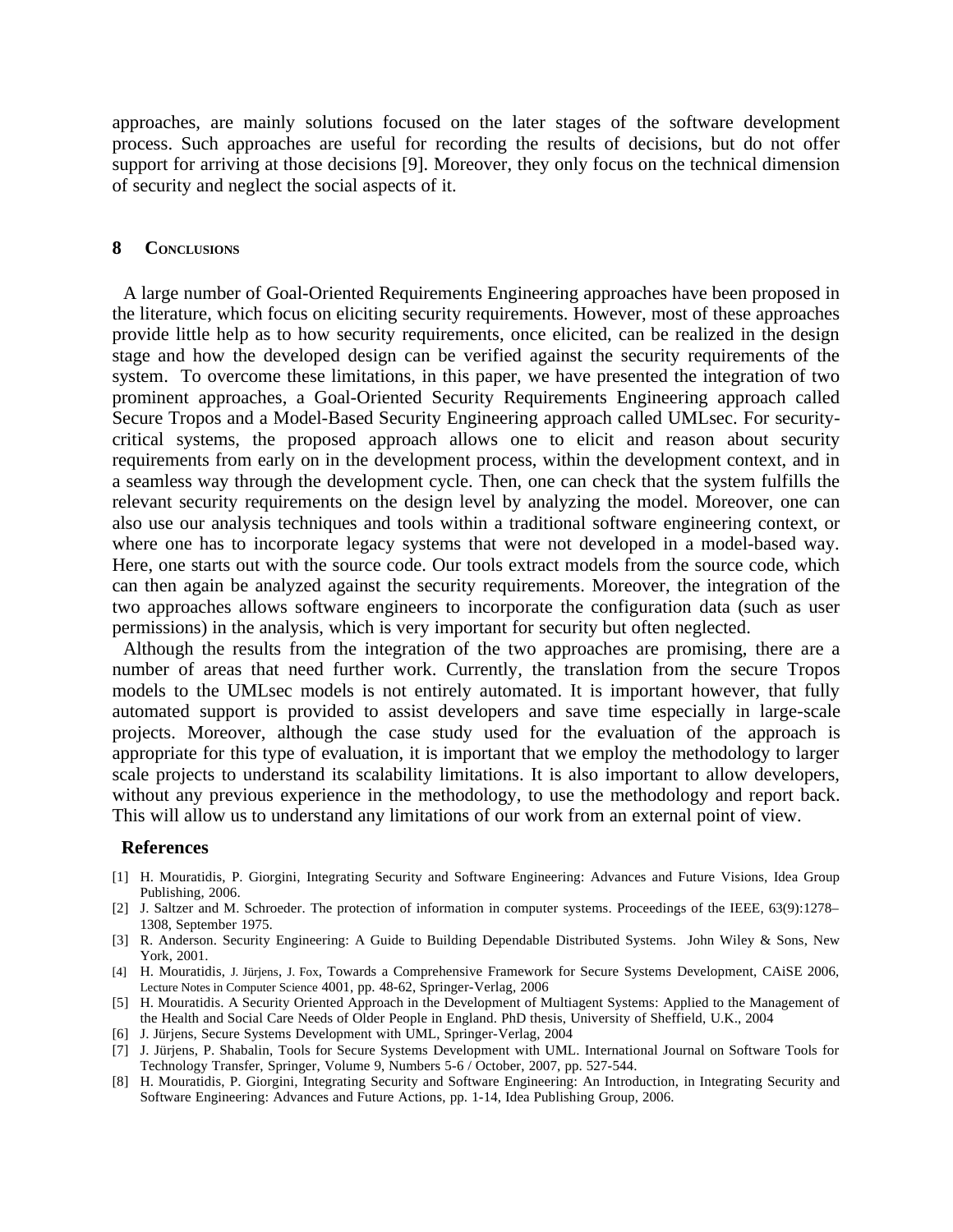- [9] E. Yu, L. Liu, J. Mylopoulos, A social Ontology for Integrating Security and Software Engineering, in Integrating Security and Software Engineering: Advances and Future Actions, pp. 70-105, Idea Group Publishing, 2006
- [10] P. Devanbu, S. Stubblebine. Software Engineering for Security: a Roadmap. In Proceedings of ICSE 2000 ("the conference of The future of Software engineering"), 2000.
- [11] A. van Lamsweerde, E. Letier, Handling Obstacles in Goal-Oriented Requirements Engineering, IEEE Transactions on Software Engineering, Special Issue on Exception Handling, Vol 26, n° 10, October 2000, pp. 978-1005
- [12] J. McDermott, C. Fox. Using Abuse Care Models for Security Requirements Analysis. In Proceedings of the 15th Annual Computer Security Applications Conference, December 1999.
- [13] G. Sindre, A. L. Opdahl, Eliciting Security Requirements with Misuse Cases, *Requirements Engineering*, 10(1):34-44, January 2005
- [14] P. Giorgini, F. Massacci, J. Mylopoulos and N. Zannone. Modeling Security Requirements Through Ownership, Permission and Delegation. In Proceedings of the 13th IEEE International Requirements Engineering Conference (RE'05), IEEE Computer Society Press, 29 August - 2 September 2005
- [15] W. Stallings, Cryptography and Network Security: Principles and Practice, Prentice Hall, 2nd ed. 1999.
- [16] N.R. Mead, Identifying Security Requirements Using the Security Quality Requirements Engineering (SQUARE) Method, in Integrating Security and Software Engineering, pp. 44-69, Idea Publishing Group, 2006.
- [17] H. Mouratidis, P. Giorgini, and G. Manson. When Security Meets Software Engineering: A Case of Modeling Secure Information Systems. In Information Systems, Elsevier, Vol. 30, Issue 8, pp. 609-629, Elsevier,2005
- <span id="page-23-0"></span>[18] P. Bresciani, P. Giorgini, F. Giunchiglia, J. Mylopoulos, A Perini. TROPOS: An Agent Oriented Software Development Methodology. In Journal of Autonomous Agents and Multi-Agent Systems, Kluwer Academic Publishers Volume 8, Issue 3, Pages 203-236, 2004
- <span id="page-23-1"></span>[19] Jan Jürjens: Sound methods and effective tools for model-based security engineering with UML. ICSE 2005, ACM, pp. 322-331, 2005
- [20] Jan Jürjens: Security Analysis of Crypto-based Java Programs using Automated Theorem Provers. ASE 2006, IEEE Computer Security, pp. 167-176, 2006
- [21] W. Muhanna, W., An Object-Oriented Framework for Model Management and DSS Development, *Decision Support Systems*, **9**:2, pp. 217-229, 1993
- [22] CEPSCO, Common Electronic Purse Specifications, Business Requirements ver. 7, Functional Requirements ver. 6.3, Technical Specification ver. 2.2. Available from http://www.cepsco.com, 2000.
- [23] E. D. Bell, L. J. LaPadula,, Secure Computer Systems: Mathematical Foundations, MITRE Corporation, 1973
- [24] D. F. C. Brewer, M. J. Nash, The Chinese Wall Security Policy, IEEE SYMPOSIUM ON RESEARCH IN SECURITY AND PRIVACY, May, Oakland, California, pp 206-214, 1989
- [25] K. J. Biba, Integrity Considerations for Secure Computer Systems, MTR-3153, The MITRE Corporation, 1977.
- [26] L. Chung, B. Nixon, "Dealing with Non-Functional Requirements: Three Experimental Studies of a Process-Oriented Approach", Proceedings of the 17th International Conference on Software Engineering, Seattle- USA, 1995
- [27] E. Yu, L. Cysneiros, Designing for Privacy and Other Competing Requirements, 2nd Symposium on Requirements Engineering for Information Security (SREIS' 02), Raleigh, North Carolina, 15-16 November, 2002.
- [28] A. I. Antón, J. B. Earp, A Requirements Taxonomy to Reduce Website Privacy Vulnerabilities, Requirements Engineering Journal, Springer Verlag, 9(3), pp. 169-185, August 2004.
- [29] C. B. Haley, R. Laney, J. D. Moffett, B. Nuseibeh, Arguing Satisfaction of Security Requirements, in Integrating Security and Software Engineering: Advances and Future Visions, pp. 16-43, Idea Publishing Group, 2006
- [30] R. Crook, D. Ince, B. Nuseibeh, Modelling Access Policies Using Roles in Requirements Engineering, Information and Software Technology, 45(14):979-991, Elsevier, November 2003
- [31] L. Lin, B. Nuseibeh, D. Ince, M. Jackson, and J. Moffett, Introducing Abuse Frames for Analysing Security Requirements Poster Paper, Proceedings of 11th IEEE International Requirements Engineering Conference (RE'03), 371-372, Monterey, USA, 8-12 September 2003.
- [32] I. Alexander, Misuse Cases: Use Cases with Hostile Intent , IEEE Software, Vol 20, No 1, pp. 58-66, 2003
- [33] L. Liu, E. Yu, J. Mylopoulos, Analyzing Security Requirements as Relationships Among Strategic Actors, in the Proceedings of the 2nd Symposium on Requirements Engineering for Information Security (SREIS'02), Raleigh, North Carolina, October 2002.
- [34] G. Hermann, G. Pernul. Viewing business-process security from different perspectives. International Journal of electronic Commence 3:89-103, 1999
- [35] J. J. Whitmore, A method for designing secure solutions, IBM Systems Journal, 40(3), pp. 747-768, 2001
- [36] J. Viega and G. McGraw. Building a Secure Software. Addison-Wesley, Reading, MA, 2002.
- [37] T. Lodderstedt, D. A. Basin, J. Doser, SecureUML: A UML-Based Modeling Language for Model-Driven Security, Proceedings of the 5th International Conference on the unified Modelling Language, Lecture Notes in Computer Science, 2460, pp. 426-441, 2002.
- [38] P. Epstein, R. Sandhu, Towards a UML based approach to role engineering, Proceedings of the 4<sup>th</sup> ACM workshop on role-based access control, Virginia, USA, pp. 135-143, 1999.
- [39] M. Koch, F. Parisi-Presicce, Access Control Policy Specification in UML, Proceedings of the Critical Systems Development with UML, Satellite Workshop of UML, pp. 63-78, 2002
- [40] M. Schumacher, E. Fernandez-Buglioni, D. Hybertson, F. Buschmann, P. Sommerlad, Security Patterns: Integrating Security and Systems Engineering, Willey, 2005